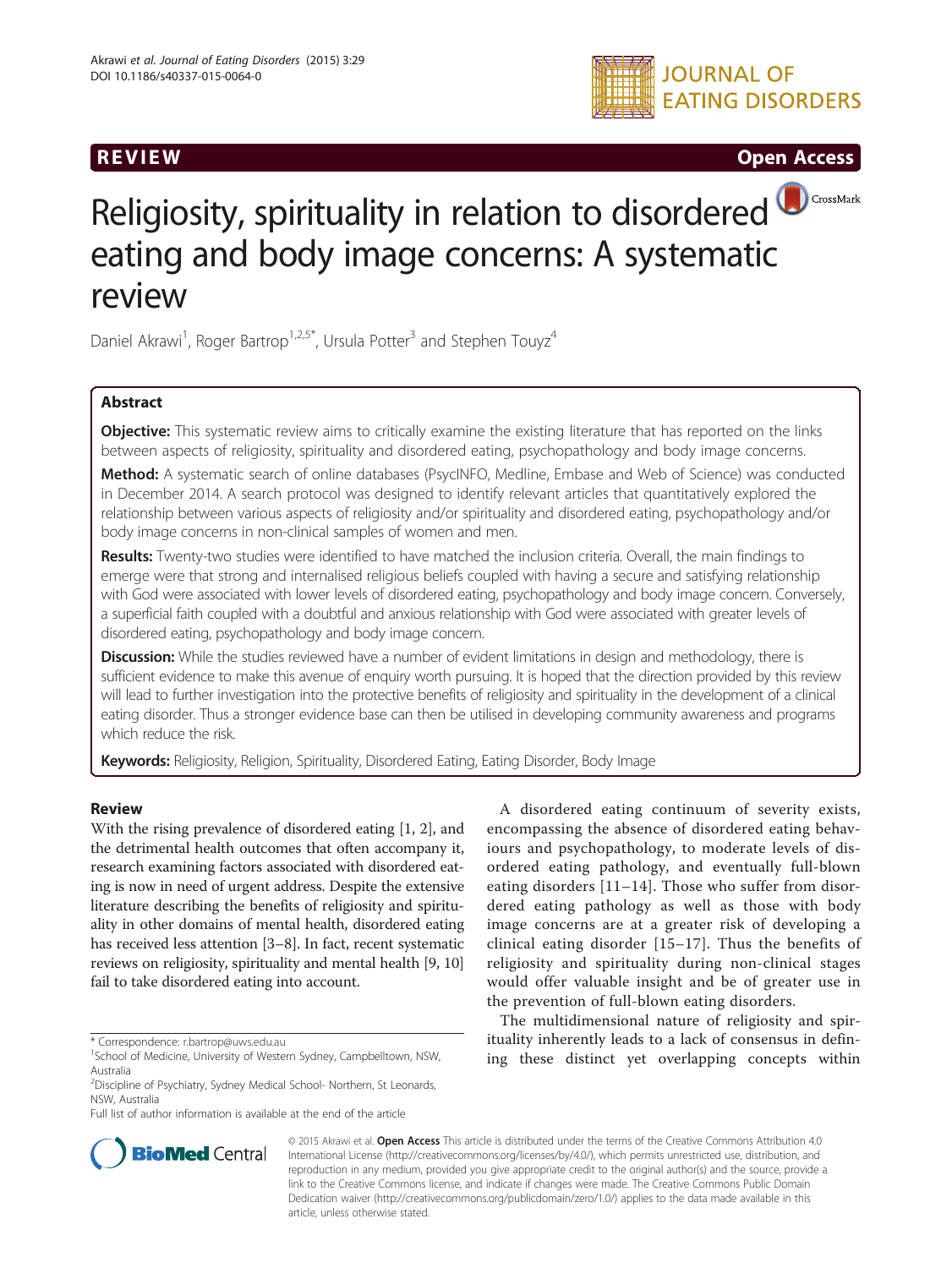literature. Consequently, most studies have aggregated religiosity and spirituality into one concept [[6\]](#page-22-0). For the purpose of this systematic review, religiosity will be defined as a system of organised beliefs, practices, rituals and symbols designed to facilitate closeness to the transcendent, whereas spirituality will be defined as the personal quest for understanding answers to ultimate questions about life, meaning, and a relationship with the transcendent [\[18](#page-22-0)]. However these definitions should be taken with caution, as many constructs in the review will have overlapping features.

Religiosity and spirituality may have a positive, negative or non-significant influence on disordered eating, psychopathology and body image concerns. Religion often provides resources for coping with stressful events, as well as providing a sense of meaning and purpose through these times [\[10\]](#page-22-0). Religious and spiritual principles may also form a basis of self-worth which oppose societal standards of body image [[19](#page-22-0), [20](#page-22-0)]. In contrast, there are historical links between anorexia and asceticism, with self-starvation used as a means of achieving sanctity [[21](#page-22-0)]. However, a fourth scenario may exist with different aspects of religiosity and spirituality being linked in differing ways to disordered eating, psychopathology and body image concerns. In addition to correlation analyses, it is hoped that information about moderation and mediation will offer greater insight into the pathways between risk factors and disordered eating, psychopathology and body image concerns.

In a 2008 review of body image, disordered eating and religion, Boyatzis and Quinlan [[22](#page-22-0)] found that most indices of religiosity related in healthy ways to women's body image and eating behaviours, but concluded that methodological, design and sampling variables compromised the clinical value of the findings. One of the conclusions suggests that 'scholarly attention must be paid to these dynamics between women's religiosity and body image and eating behaviour' [[22\]](#page-22-0) [p206]. The current systematic review has been undertaken in the spirit of these suggestions, with an aim of updating and expanding on their work. Their inclusion criteria consisted of published qualitative and quantitative studies exploring both clinical and non-clinical samples of women. The current review aims to utilise a more rigorous methodological system to search the literature to ensure a lower degree of selection bias. Therefore our systematic review will only include quantitative studies exploring non-clinical samples of women and/or men. Clinical samples will be excluded due to the variability emanating from their mixed participant characteristics. These include differing diagnoses, and the veracity thereof, as well as those currently in treatment as opposed to those not in treatment, and those closer to recovery in contrast to those in the acute stage. The complexities inherent in the multitude of variables may confound the outcome of this systematic review, and therefore to ensure homogeneity, only non-clinical samples will be chosen.

#### Rationale for current review

This systematic review aims to critically examine the existing literature that has reported on the relationship between aspects of religiosity, spirituality and disordered eating, psychopathology and body image concerns. We aim to do this by updating and expanding on the review conducted by Boyatzis and Quinlan [[22](#page-22-0)]. It is hoped that results emanating from this review will provide valuable directions for future clinical research.

### Method

### Search protocol

A search protocol was designed before the systematic literature search was commenced. The pre-determined inclusion criteria included published studies written in English which focused on non-clinical samples of women and/or men. The protocol required papers to quantitatively explore the relationship between various aspects of religiosity and/or spirituality and disordered eating, psychopathology and/or body image concerns.

Exclusion criteria for the articles comprised: (1) written in a language other than English; (2) books, dissertations, case studies, systematic reviews, conference abstracts, editorials or historical notes; (3) use of a clinical sample (4) evaluation of treatment/intervention/ therapy; (5) body image concerns related to cancer or surgical outcome; (6) absence of data or statistical analysis; (7) absence of quantitative measures relating to aspects of religiosity or spirituality; (8) absence of quantitative measures of disordered eating, psychopathology or body image concerns (9) no exploration of the relationship between aspects of religiosity or spirituality and disordered eating, psychopathology or body image concerns.

### Search strategy

A systematic literature search of published studies was conducted in December 2014. The electronic databases of PsycINFO (1806-present), Medline (1946-present) and Embase (1974-present), accessed through Ovid and Web of Science accessed through Thomson Reuters were used. The databases were searched using different combinations of the following search terms in both subject headings and text words/titles: (Religion OR Religiousness OR Religiosity OR Spirituality OR Faith) AND (Eating Disorders OR Disordered Eating OR Anorexia Nervosa OR Bulimia Nervosa OR Binge Eating OR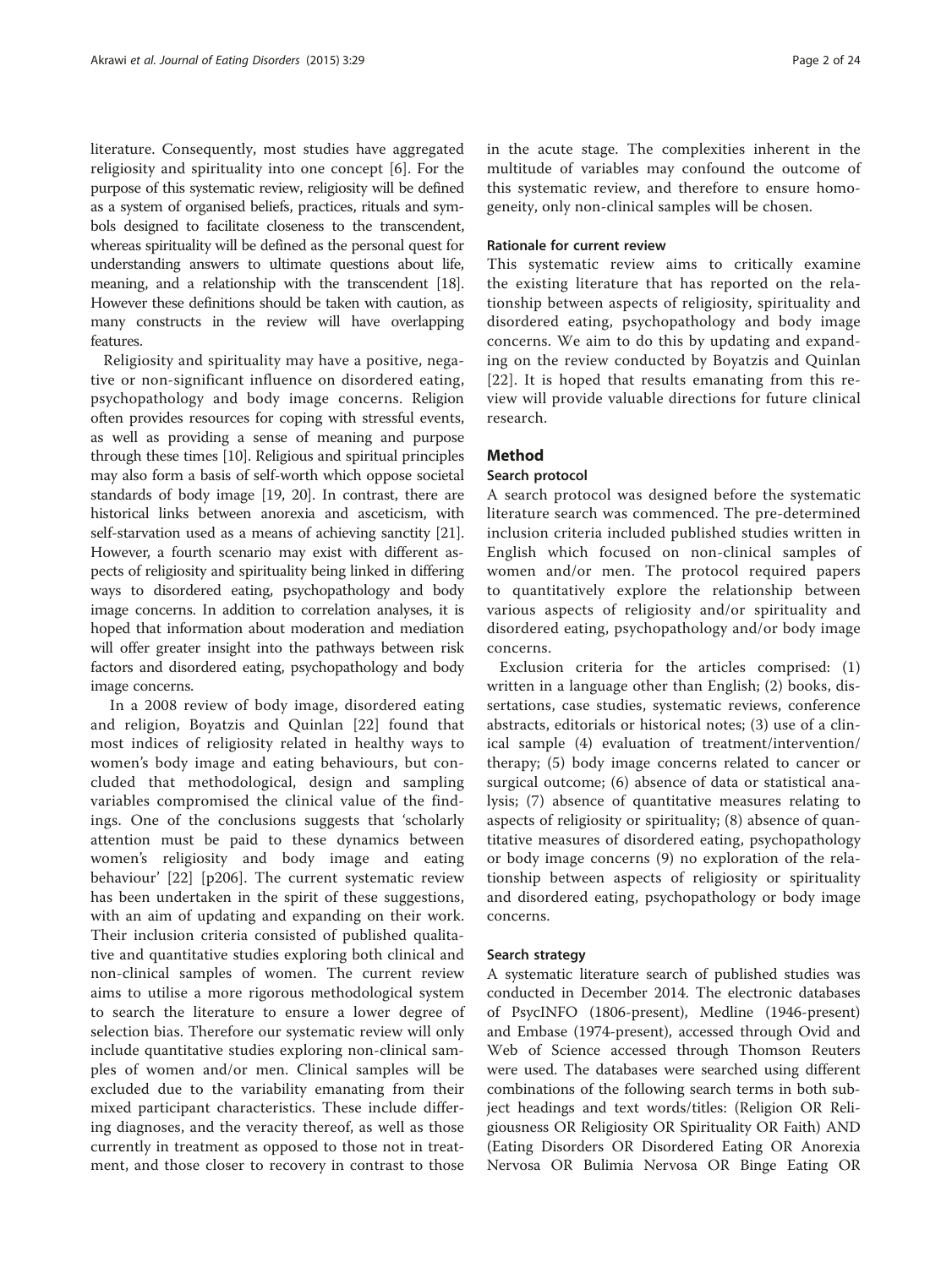Eating disorders not otherwise specified OR Body Image). All subject headings were exploded in order to expand the search for possible studies.

### Selection of studies

1181 articles were retrieved from searching through the electronic databases. The flow diagram of the article exclusion process is presented in Fig. [1 \(Appendix 1\)](#page-8-0). After reviewing the results, it was found that 429 of the articles were duplicates, leaving a total of 752. Screening through the titles of the articles, 615 articles were excluded based on the exclusion criteria. Furthermore, another 92 articles were excluded after abstract screening. This left 45 articles for a full-text screen, following which 23 articles were excluded, culminating in the final 22 articles. At each step of the process, a second reviewer screened through the results to reduce selection bias. A manual search of the reference lists of the final 22 articles was also conducted, however no additional papers were found which matched the inclusion criteria.

### Quality assessment

The included studies were critically appraised using an amended version of the Quality Index ([Appendix 2](#page-8-0)) [[23](#page-22-0)]. The subscales of the index include reporting, external validity, internal validity and power. Specifically external validity explored the representativeness of the sample while internal validity examined the validity and reliability of the measures used, as well as adjustment for confounding. Overall, the amended quality index contained 14 items (refer to [Appendix 1](#page-8-0)) which were scored 1 (Yes) or 0 (No/Unable to Determine). Two reviewers (DA & RB) undertook the critical appraisal initially independently. Results were reviewed and a common quality index score for each paper was decided upon when differences existed. Furthermore, each study was graded according to a hierarchy of evidence through a criteria used by Becker et al. ([Appendix 3\)](#page-9-0) [[24](#page-22-0)]. Each article was given a grade ranging from I to IV based on the design and quality of the study.

#### Data extraction and synthesis

Data was extracted by the first reviewer (DA) for each publication and placed into two summary tables. Table [1](#page-9-0) [\(Appendix 4\)](#page-9-0) includes variables such as study design and focus along with sample characteristics. Table [2](#page-11-0) [\(Appendix 5\)](#page-11-0) contains information about the measures used, results and quality assessment scores, and is divided into two sections. The first section lists articles that explore disordered eating and psychopathology, while the second section lists articles that explore body image concerns. The articles that explore all three concepts have their corresponding results displayed in separate sections. A second reviewer (RB) also checked the data entered into the tables to reduce error and bias.

### Results

### Description of studies

Twenty-two studies met our inclusion criteria. There were four articles published from 2001–2005, 10 from 2006–2010, and eight from 2011–2014. Fifteen included only female participants, two only male participants and five both genders. With regard to the sample of participants, 13 recruited participants from American universities or colleges, six recruited from Jewish communities, and three recruited from other sources within the community. The majority of studies were based in the USA, with others coming from Israel and Canada.

### Quality assessment

With a possible total score of 14, studies reported a range from 8–12, with a mean of 9.55. The reader is directed to [Appendix 6](#page-20-0) for the quality assessment of the included studies.

The mean subscale score was 5.73/7.0 (range 5–7) for reporting, with the majority of studies having well described hypotheses, participant characteristics, outcomes and results. However less than half of the papers reported actual probability values, while the majority gave no indication of response rates. The mean subscale score was 0.41/2.0 for external validity (range 0–2), with the majority of authors making use of convenience sampling methods that limited representation as opposed to randomised recruitment strategies used by a minority of studies. Furthermore, there were no comparisons made between responders and nonresponders.

The mean subscale score was 3.41/4.0 for internal validity (range 2–4). While many papers made use of valid and reliable measures for disordered eating, psychopathology and body image concerns, the reliability and validity of religious and spiritual measures were of concern. However, the majority of papers adequately adjusted for confounding in their analysis. Power calculations were rarely included in the vast majority of studies.

According to the hierarchy of evidence, only four studies were graded as providing fairly strong evidence. These were three experimentally-designed studies [[25](#page-22-0)–[27\]](#page-22-0) and one longitudinal study [[28](#page-22-0)], all exploring body image concerns. In contrast, the other 18 studies were classified as providing weak evidence due to the cross-sectional design of the studies.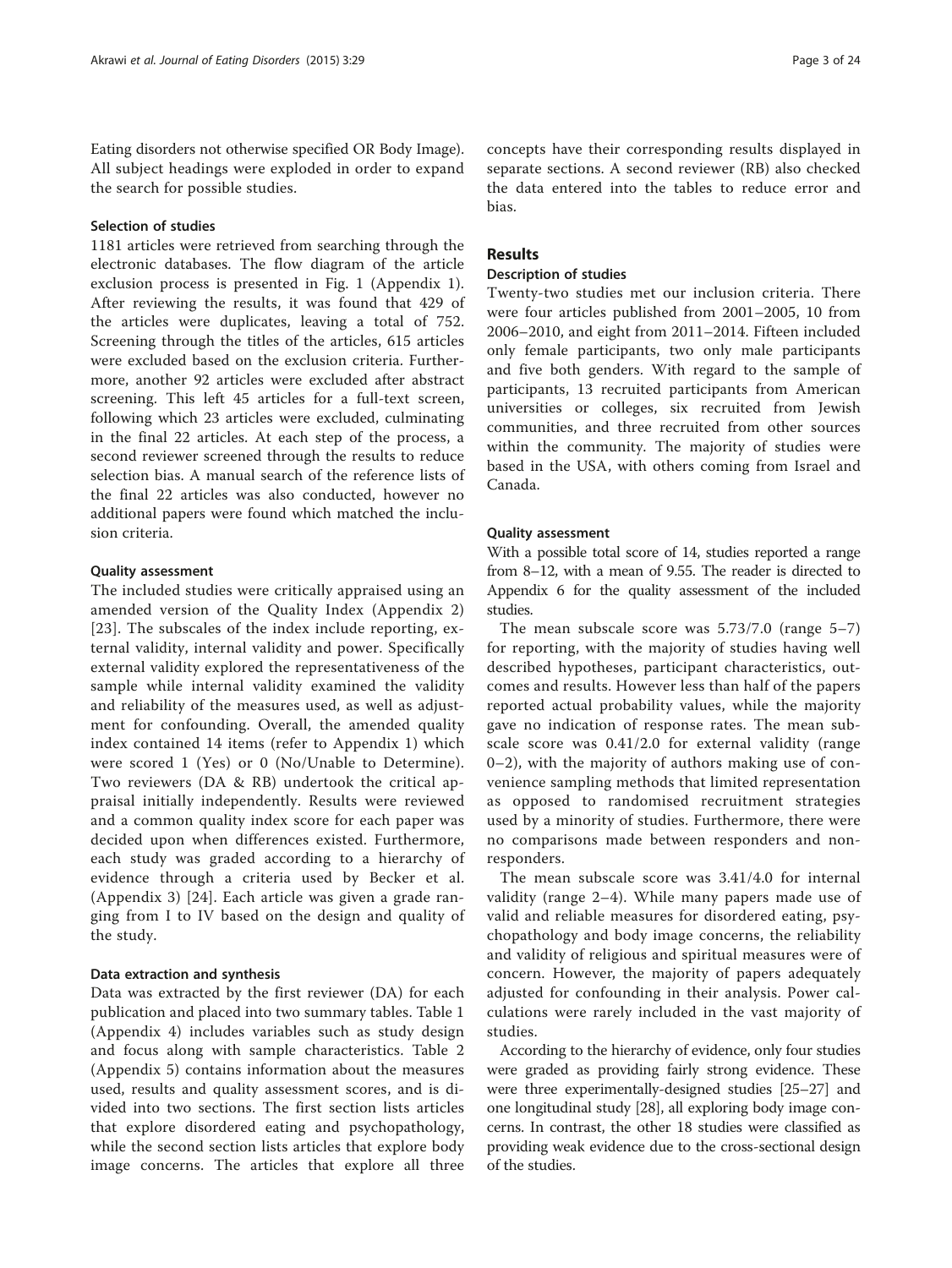### The relationship between aspects of religiosity, spirituality and disordered eating, psychopathology and body image concerns

Of the 22 studies that were reviewed, seven assessed disordered eating and psychopathology, seven assessed body image concerns and eight assessed both concepts.

#### Disordered eating and psychopathology

A total of 15 articles explored the relationships between aspects of religiosity, spirituality and disordered eating and psychopathology in non-clinical samples.

### American University/College samples

Researchers have explored concepts which pertain to religious and spiritual beliefs along with religious anxiety and doubt in student populations. The results reflect a mixture of positive and negative associations with disordered eating and psychopathology.

Providing insight about the depth of religious belief, whether intrinsic or extrinsic, Forthun and colleagues (2003) [[29](#page-22-0)] examined the moderating effects of religious orientation on the relationship between family risk and disordered eating in women. An intrinsic believer is someone who is devout and motivated to live his or her religion due to internalised personal beliefs [\[30](#page-22-0)]. On the other hand, an extrinsic believer pursues religion for social reasons, and views it as a way of achieving status, acceptance and security [[30](#page-22-0)]. Through a hierarchical regression model and simple slope analysis, intrinsic religiousness was shown to buffer the association between family dysfunction and bulimic symptomatology. Similarly, In relation to a parental history of disordered eating, intrinsic religiousness reduced the association between parental history and drive for thinness.

Specific religious beliefs related to the body were explored by Mahoney and colleagues (2005) [[31\]](#page-22-0) in a sample of women and men. These beliefs included the perception of the body being a manifestation of God, and having divine and sacred qualities. Partial correlations, while controlling for gender and race resulted in unhealthy dieting practices being weakly correlated with lower levels of manifestation of God  $(r = -12,$  $p < .05$ ) and sacred qualities (r = -.18,  $p < .001$ ). Higher levels of binge eating were also related to lower levels of sacred qualities ( $r = -.14$ ,  $p < .01$ ). Similarly, Watkins and colleagues (2006) [\[32](#page-22-0)] discovered that females with greater binge-eating severity had significantly lower spiritual and existential well-being scores  $(p < 0.000)$ compared to those that displayed lower levels of binge eating.

In contrast to the studies above, Jacobs-Pilipski and colleagues (2005) [\[33](#page-22-0)] found no differences relating to disordered eating or psychopathology between two groups of women who were divided based on strength of religious beliefs and practices. The lack of significance may have been due to the exclusive use of women with elevated levels of weight and shape concern, along with alpha having been set to .01. Negative associations were also found between certain religious beliefs and disordered eating and psychopathology. Extrinsic religiosity was shown to make students with greater family dysfunction or a parental history of disordered eating more vulnerable to bulimic symptomatology and drive for thinness [[29](#page-22-0)]. Additionally, the belief in a punishing God/higher power used to cope in times of difficulty was associated with increased bulimic behaviour (r = .25,  $p < .001$ ) [\[34](#page-22-0)].

Religious anxiety and doubt have also been linked with higher levels of disordered eating and psychopathology. Boyatzis and McConnell (2006) [[35\]](#page-22-0) discovered that greater religious uncertainty was moderately correlated with bulimic symptomatology in female college freshmen and sophomore students  $(r = .33, p < .01)$ . Existential questioning  $(r=.29, p < .05)$  and doubting being seen as positive ( $r = .23$ ,  $p < .10$ ) were also related to bulimic symptomatology, with smaller effect sizes. Furthermore, Gates and Pritchard (2009) [[36](#page-22-0)] revealed that religious angst as a result of doubt and anxiety with one's experience of religion was significantly associated with bulimic symptomatology  $(p < 0.01)$  and drive for thinness ( $p < 0.01$ ), however there were no measures of effect size given.

#### Western Community samples

Studies examining community samples have explored self-rated levels of religiosity and spirituality, with spirituality being linked to lower levels of disordered eating.

Unlike the previous research presented until now, Boisvert and Harrell (2012) [[37\]](#page-22-0) set out to test a well researched path model that included ethnicity, spirituality, religiosity, body shame, BMI and age as risk factors for disordered eating in a sample of men. Disordered eating was not significantly related to spirituality (r = −.07) or religion (r = .08). However, regression analyses were used to test the predicted path model. Ten percent of the variance in disordered eating was explained by BMI ( $p < .001$ ) and body shame ( $p < .001$ ) and 6 % of the variance in body shame was explained by age, Asian ethnicity and lower spirituality ( $p < .001$ ). The authors argue that spirituality had an indirect effect on disordered eating mediated by body shame in their male sample. Additionally, Boisvert and Harrell (2013) [\[38](#page-22-0)] discovered a small relationship between spirituality and lower levels of disordered eating ( $r = -.19$ ,  $p < .001$ ) in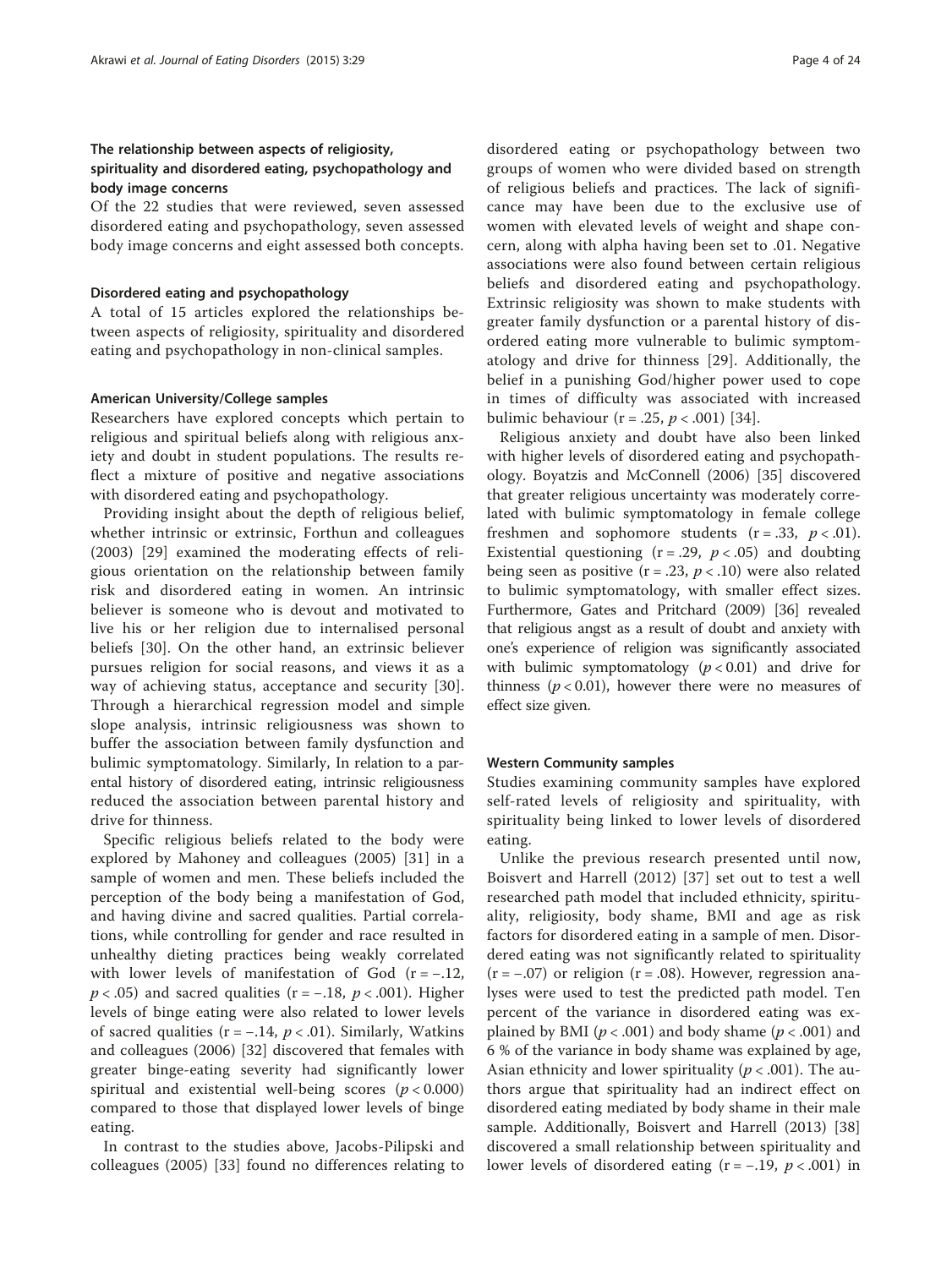a sample of women, with the result maintaining significance while controlling for body shame, BMI and age  $(p < .001)$ .

#### Jewish samples

The Jewish population is a useful sample to research due to its distinct religious groups with varying degrees of religious observance. Thus researchers have compared disordered eating and psychopathology between observance groups, with positive or non-significant results. Religious coping and orientation have also been explored in Jewish populations.

In a sample of Jewish women living in America, Gluck and Geliebter (2002) [[39\]](#page-22-0) reported that secular Jewish women displayed greater disordered eating psychopathology then their orthodox counterparts  $(p = .004)$ . However the mean scores for each group and effect sizes were not provided. Latzer and colleagues (2007) [[40\]](#page-22-0) found similar results while investigating a sample of modern orthodox Jewish adolescent girls in an Israeli boarding school. Total Eating Disorder Inventory-2 (EDI-2) scores were significantly higher  $(p < 0.008)$  in the low religious observance group (63.7) compared to the intermediate (47.5) and high observance groups (43.6). Comparable results were obtained for five subscales of the EDI-2. There was also a small correlation between higher levels of religiosity and lower scores on the EDI-2 ( $r = -0.15$ ,  $p < 0.01$ ) and five of its subscales.

While these two studies have found positive associations between greater religious observance and lower levels of disordered eating and psychopathology, the following two studies failed to do so. Feinson and Meir (2012) [[41\]](#page-22-0) made use of random recruitment of women in Israel for a more representative sample. However, there were no significant differences between ultra-orthodox, orthodox, traditional and secular Jews with regards to disordered eating. Furthermore, Pinhas and colleagues (2008) [[42](#page-22-0)] observed the same effect surveying female Jewish high school students in Canada.

While religious observance seemed to be the mainstay for research relating to Jewish samples, two studies explored religious coping and orientation. Examining modern orthodox Jewish adolescent females living in New York, Latzer and colleagues (2014) [[43](#page-22-0)] discovered that negative religious coping was weakly associated with higher total EDI scores ( $r = .28$ ,  $p < .01$ ) and increased bulimic symptomatology ( $r = .22$ ,  $p < .05$ ). With a similar sample, Weinberger-Litman and colleagues (2008) [[44](#page-22-0)] established that Jewish women with an intrinsic religious orientation had less disordered eating then those with an extrinsic religious orientation and that an extrinsically orientated person had

more disordered eating than someone who was nonreligious, or showed no orientation bias. Thus both studies highlight the multifaceted nature of religiosity and potential adverse associations with disordered eating.

#### Body image concerns

A total of fifteen articles explored the relationships between aspects of religiosity, spirituality and body image concerns in non-clinical samples.

#### American University/College samples

Research into religiosity, spirituality and body image concerns has centred around the stability and security of a relationship with God along with religious strategies and beliefs that may help people cope with body dissatisfaction,

With religious questioning  $(r=.31, p-.05)$  and doubt  $(r = .28, p < .05)$  being moderately linked with greater body dissatisfaction [[35](#page-22-0)], the concept of a warm and secure relationship with God was explored in regards to body image. Homan and Cavanaugh (2013) [[45\]](#page-23-0) revealed that a less anxious relationship with God was weakly correlated with higher levels of body appreciation ( $r = -.28$ ,  $p < .01$ ) and moderately correlated with lower levels of body surveillance ( $r = -0.33$ ,  $p < 0.01$ ). Regression analyses, while controlling for parental attachments, confirmed these predictions.

Homan and Boyatzis (2010) [[28](#page-22-0)] expanded on this concept through use of a longitudinal study design. Results revealed that an anxious relationship with God produced small correlations with greater body dissatisfaction ( $r = .25$ ,  $p < .001$ ) and thin-ideal internalisation  $(r = .30, p < .001)$ . It was also discovered that a secure relationship with God buffers the effects of thin-ideal internalisation on body dissatisfaction ( $p < .02$ ,  $\mathbb{R}^2 = .08$ ) vs.  $R^2 = .27$ ). In addition, hierarchical regression analysis, while controlling for baseline scores, revealed that women who had a warm and secure relationship with God were protected over time from the effects of social and cultural pressures on body image. Thus the results provide evidence of directionality and protection against body image concerns.

Further studies explored the effects of religious strategies used to cope with body dissatisfaction. Jacobs-Pilipski and colleagues (2005) [[33](#page-22-0)], using a sample of women with elevated weight and shape concerns, discovered that women with strong beliefs and practices were more likely to read religious works ( $p = .000$ ), pray  $(p=.000)$  and meditate  $(p=.007)$  than participants without strong beliefs and practices. Prayer was the only reported strategy to be significantly effective for those with strong beliefs, compared to those without  $(p=.004).$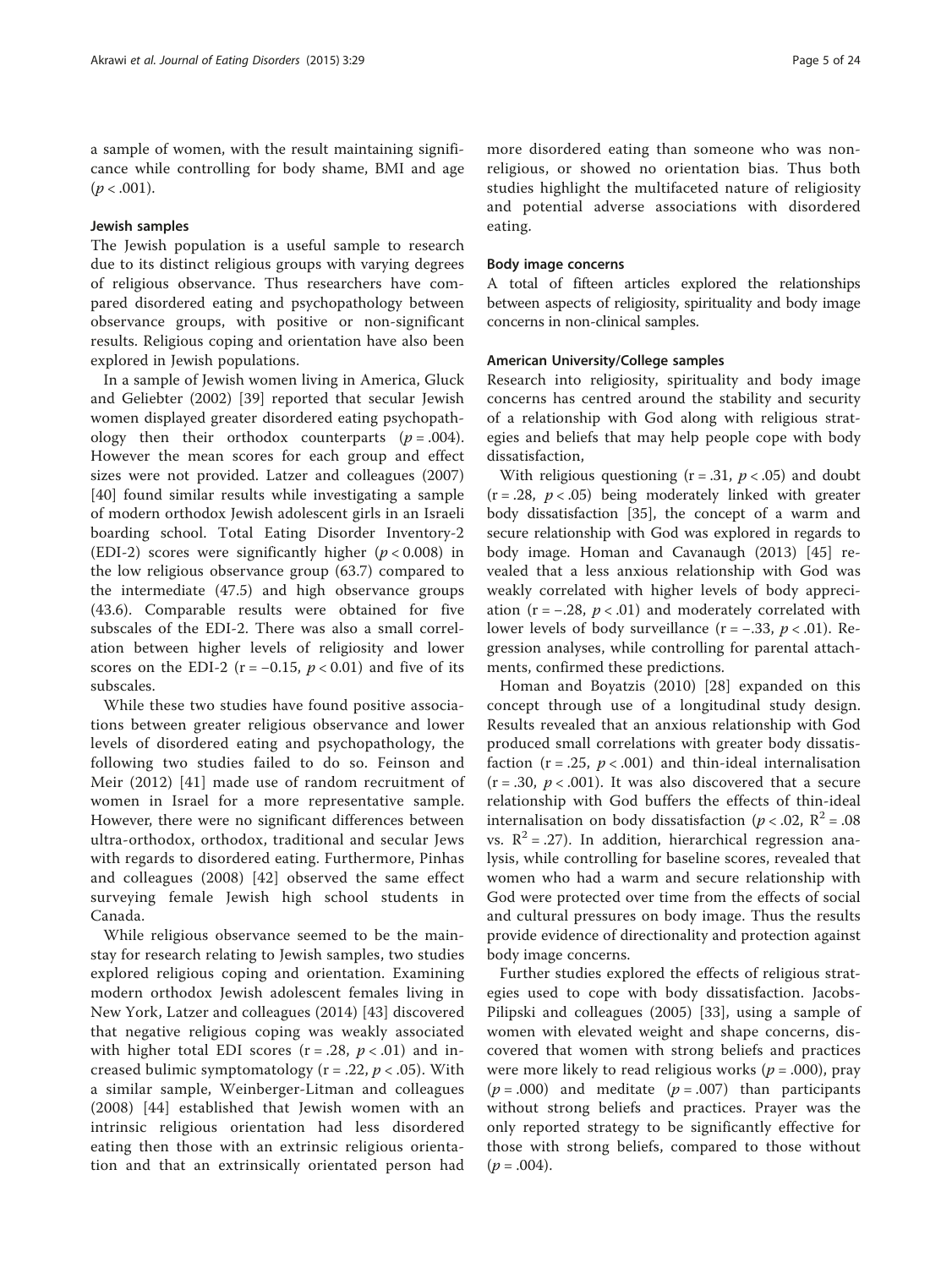Adding considerable strength to the evidence were two similar studies which adopted an elegant experimental design in assessing the use of religious material. Boyatzis and colleagues (2007) [\[25\]](#page-22-0) conducted a study using a Random Assignment, pretest-posttest design to prove that reading religious messages about one's body improves women's body image. A sample of 125 women completed a demographic survey and a pretest body esteem scale with weight and appearance subscales. The participants were assigned via matched random assignment to one of three body affirmation condition groups. The strength of this study emanates from the matching process, with each group having similar body esteem, BMI and religiosity scores.

One week later, the control group read through 15 statements about university events, with no religious or spiritual aspects. The religious group read Christian-based body affirmation statements which were explicitly theistic, while the spiritual group read similar body affirmations, but with no reference to God. Distractor tasks were then used, and participants spent time looking at photographs of fashion models epitomising the 'thin ideal' before completing the post test body esteem scale. A one-way ANOVA comparing the change scores revealed a significant difference between group means ( $p = 0.006$ ). Women who read religious body affirmations  $(M = 1.26)$  felt better about their appearance compared to the control group  $(M = -0.98)$ , who felt worse (p = 0.005). These results were confirmed while controlling for pre-test scores  $(p < 0.02)$  and BMI  $(p < 0.01)$ .

This article, to our knowledge, was the first to provide experimental evidence that reading religious messages offers some protection against body image concerns. The messages promoted divine acceptance and a balanced perspective and seemed to offer protection against the allure images that promoted a thin figure. The results reflect the work of Mahoney et al. (2005), in which viewing one's body as having sacred qualities ( $r = .25$ ,  $p < .001$ ) and being a manifestation of God ( $r = .13$ ,  $p < .05$ ) were linked with higher levels of body satisfaction [[31\]](#page-22-0). The causal link that this article provides is an improvement on the limitations on the numerous cross-sectional studies available in this field. However, the article could be improved with reporting of Eta squared or cohen's d values for a better judgment of effect size. The study also needs to be replicated with a broader diversity of participants with regards to religiosity and ethnicity.

Inman and colleagues (2014) [[26](#page-22-0)] expanded on the experimental work of Boyatzis et al. (2007) [[25](#page-22-0)] by looking at religious body affirming statements, body image concerns and religious commitment in 111 women. The measures and method of the

experimental component of the study were similar to those of Boyatzis et al. (2007) [[25\]](#page-22-0). In contrast, changes in appearance esteem were not significant between the different groups  $(p=.83)$ . However religiously-committed women generally showed a greater increase in appearance and weight esteem compared to women with low religious commitment in most groups. This could possibly be attributed to their already internalised beliefs. Religious commitment was weakly related to appearance esteem  $(r = .20, p < .05)$ , weight esteem  $(r = .19, p < .05)$ , and reduced body dissatisfaction ( $r = -.21$ ,  $p < .05$ ), but only body dissatisfaction ( $r = -.20$ ,  $p < .05$ ) remained significant when removing the effect of general commitment through partial correlation.

These two studies provide stronger evidence for improving body image concerns through reading religious material and greater religious commitment. The different results obtained in this study when compared to Boyatzis et al. (2007) [[25](#page-22-0)] may be attributable to the characteristics of the participants, with the self-rated importance of religion considerably higher in the Inman et al. (2014) [[26](#page-22-0)] sample (83 %) compared to the Boyatzis et al. (2007) [[25\]](#page-22-0) study (39 %).

While most researchers have exclusively sampled women, two studies have explored body image concerns in men. In a separate paper, Inman (2014) [[27\]](#page-22-0) found no significant differences in weight or appearance esteem between the differing body affirmation groups ( $p = .50$ ). However, religious commitment was moderately related to higher appearance ( $r = .34$ ,  $p < .05$ ) and weight esteem  $(r = .35, p < .01)$  and also moderated the effects of harmful media on weight esteem in heavy men. The link was mediated by transcendent emotions such as peace and assurance. Furthermore, Hayman and colleagues (2007) [[46\]](#page-23-0) revealed that men who embraced personal faith in a life-altering manner to a greater degree were less concerned about constant monitoring of their bodies ( $r = -.41$ ,  $p = .001$ ).

#### Western Community samples

Three studies surveyed community populations, examining spirituality and various aspects of religiosity. Boisvert and Harrell (2013) [[38\]](#page-22-0) revealed a small relationship between spirituality and lower levels of body shame  $(r = -.21, p < .01)$ , which was confirmed  $(p < .001)$  while controlling for ethnicity and BMI. In a separate study on men, Boisvert and Harrell (2012) [\[37](#page-22-0)] also discovered a small relationship between spirituality and lower levels of body shame (r = −.16,  $p$  < .01).

Kim (2006) [[20](#page-22-0)] examined the relationship between religion and body image in a community sample recruited from various religious groups and community settings in New York. Regression analyses were run,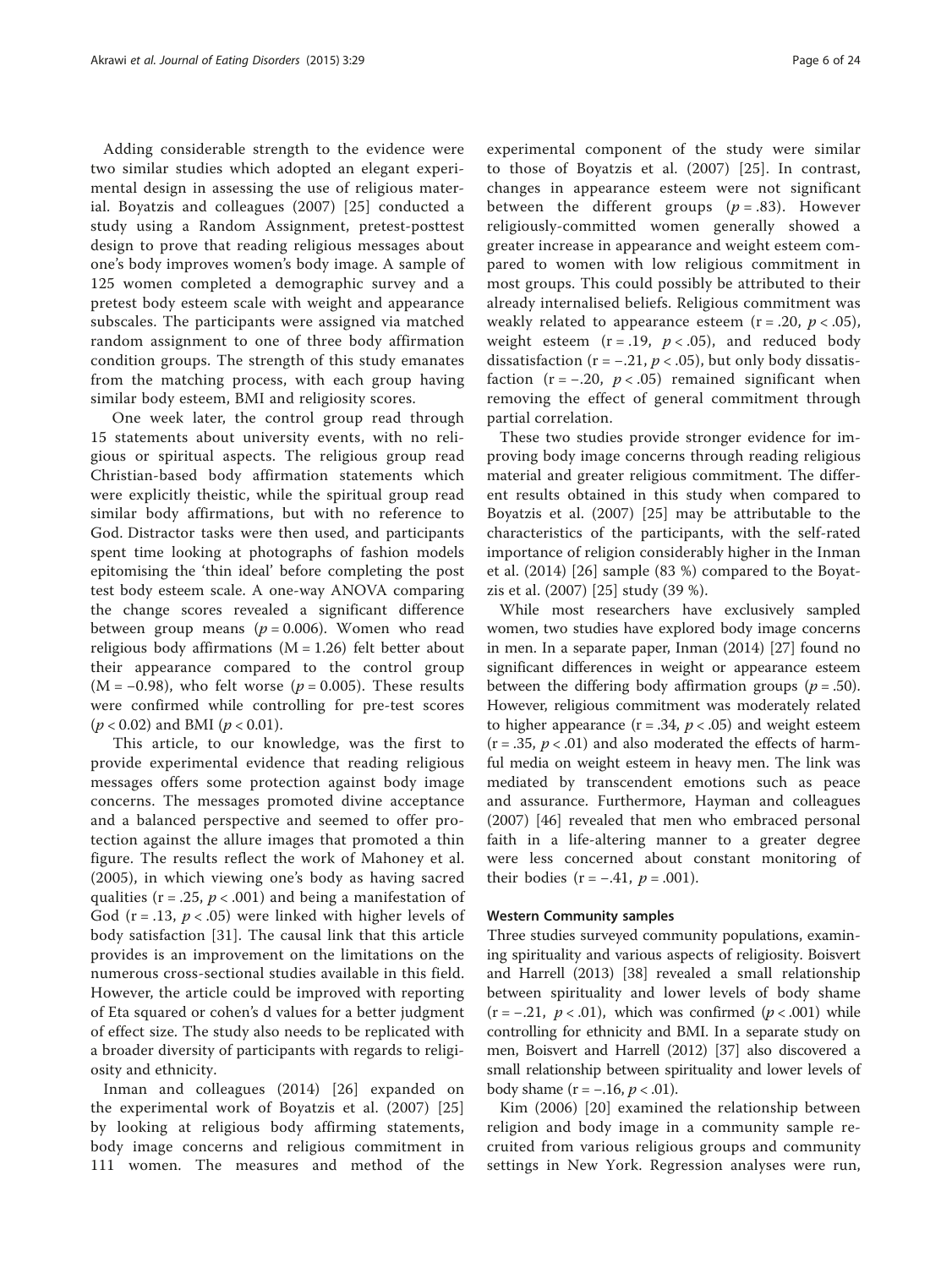with body satisfaction being regressed against particular religious variables while controlling for BMI, age, race and education. For men, positive spiritual coping mechanisms used in difficult times, as well as a closer relationship with God predicted greater body satisfaction  $(p < 0.05)$ , while negative spiritual coping predicted lower body satisfaction ( $p < 0.01$ ). It was found that self-esteem played a mediating role between religiosity and body satisfaction. For women, positive spiritual coping  $(p < 0.01)$ , spending more hours on religious and spiritual activities  $(p < 0.01)$  and prayer ( $p$  < 0.05) all predicted greater body satisfaction ( $p$  < 0.01), while negative spiritual coping predicted lower body satisfaction ( $p < 0.01$ ). Self-esteem was also seen to mediate the relationship between these religious aspects and body satisfaction.

### Jewish samples

While there is a growing amount of literature on disordered eating and psychopathology in Jewish populations, only two papers were identified which looked at body image concerns. Gluck and Geliebter (2002) [[39\]](#page-22-0) demonstrated that secular Jewish women had greater body dissatisfaction then orthodox women ( $p = .005$ ), were twice as likely to have a fear of becoming fat  $(p=.05)$ , and four times more likely to be greatly influenced by their shape and weight ( $p = .001$ ). These results persisted whilst controlling for SES and media exposure.

Taking a different approach, Weinberger-Litman and colleagues (2008) [[44](#page-22-0)] suggested that Jewish women with an intrinsic orientation displayed greater body satisfaction compared to women with an extrinsic orientation ( $p < .01$ ). These results remained significant after controlling for age, BMI, religious observance, anxiety and depression. Exploring spirituality, participants with high spiritual well-being had greater body satisfaction then those with moderate levels of spiritual well-being (d = .27,  $p = .033$ ). According to cohen's d, this was a small effect size. Similarly, participants with a high existential well-being had greater body satisfaction than those with moderate levels of existential well-being (d = .51,  $p < .001$ ), with a moderate effect size. These results remained significant when controlling for demographic variables.

#### Discussion

The aim of this systematic review was to critically examine the existing literature that has reported on the relationship between aspects of religiosity, spirituality and disordered eating, psychopathology, and body image concerns. Of the 15 articles which investigated religiosity, spirituality, disordered eating and psychopathology, six displayed positive relationships, four demonstrated negative relationships, two revealed both

positive and negative relationships, while three revealed no links at all. Thus measurable aspects of religiosity and spirituality had either a positive or negative relationship with disordered eating and psychopathology. This was not the case with body image, however, where 80 % of the articles reviewed reported positive associations with aspects of religiosity and spirituality.

Overall, the main findings to emerge were that strong and internalised religious beliefs coupled with having a secure and satisfying relationship with God were associated with lower levels of disordered eating, psychopathology and body image concern. The religious beliefs were characterised as being intrinsic and devout in nature, with deeply internalised beliefs manifested through strong religious observance and commitment [[30\]](#page-22-0). Specific beliefs consisted of the body having sacred qualities and being a manifestation of God. Furthermore, there was strong evidence to suggest the efficacy of religious beliefs as coping strategies by means of prayer and reading body-affirming religious material. The quality of one's relationship with God was also found to be equally important. A positive relationship was portrayed as being close, warm and secure, and one which exhibited low levels of anxiety and angst.

Conversely, a superficial faith coupled with a doubtful and anxious relationship with God were associated with greater levels of disordered eating, psychopathology and body image concern. A superficial faith was characterised by an extrinsic religious orientation, with religion being pursued for social reasons, and seen as a way of achieving status, acceptance and security. Beliefs were loosely held to serve other interests and lacked internalisation [\[30](#page-22-0)]. Doubting and questioning of religious beliefs reflected greater religious uncertainty, while religious worry, angst and negative coping strategies, such as the belief in a punishing God, contributed to an anxious relationship with God.

The studies reviewed had a number of evident limitations in design and methodology. Firstly, the vast majority of studies were correlational in design and had small to moderate effect sizes. Thus conclusions about causation and directionality could not be fully established. Only four studies of note were graded as providing fairly strong evidence including Boyatzis et al. [[25\]](#page-22-0), Inman et al. [[26](#page-22-0)] and Inman [[27\]](#page-22-0) who all made use of a similar experimental design to look at body image concerns. Additionally, the work of Homan and Boyatzis [[28\]](#page-22-0) made use of a longitudinal design which confirmed the directionality of the effect.

The methods used to recruit participants in the majority of the studies could have lead to sampling bias. Many researchers made use of convenience sampling, having sent e-mails and advertising for participation in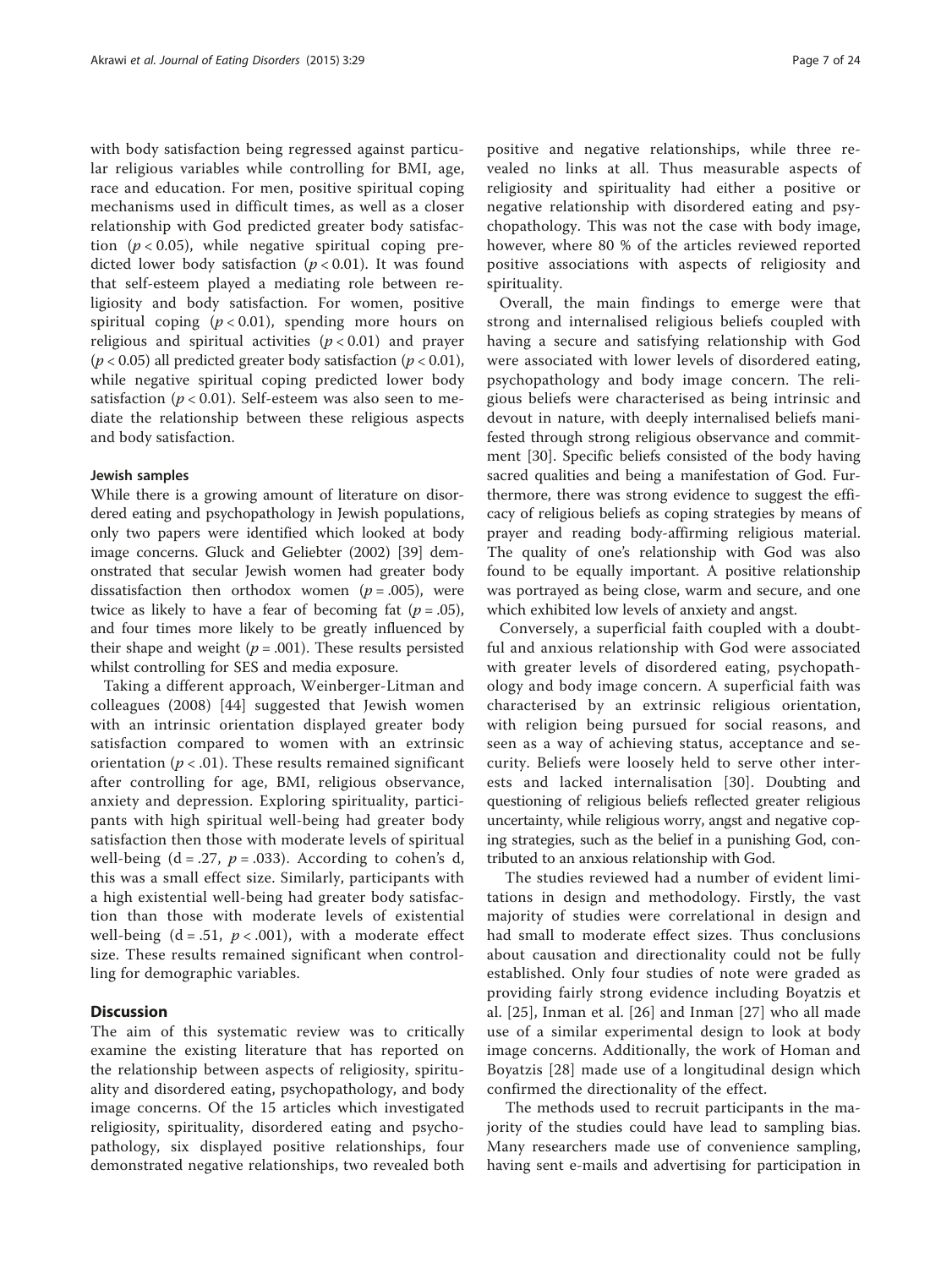educational settings. This could have resulted in more religious and spiritual participants taking part out of interest, leading to a less representative sample. The charecteristics of those who did not choose to participate were not identified in most articles, and without the process of randomisation, possible confounding factors could have affected the results. Sample size also ranged in number, with a few studies making use of a small number of participants. Moreover, the limited generalisability of the samples was also a major limitation, due to samples primarily consisting of ethnically white and religiously Christian or Jewish students. Further work needs to be done on samples with a wider range of ages, ethnicities and religious or spiritual identities.

Although the majority of studies made use of existing valid and reliable measures, some authors either constructed their own surveys or made use of certain questions from known measures in isolation from the rest of the scale. Thus the validity and reliability of these measures are questionable. Most measures also contained a heavy Judeo-Christian bias, which limits their use to participants of those faiths. Additionally, the multifaceted nature of religiosity and spirituality naturally lead to a wide variety of measures used to assess these concepts. While it is important to explore the effects of these facets, it precludes the opportunity for inter-study comparison of results. This review also echoes the sentiments of Boyatzis and Quinlan [[22](#page-22-0)] regarding the limitation of self-report measures, and the need for multiple data sources and qualitative data.

This systematic review aimed to update and expand upon the work of Boyatzis and Quinlan [\[22](#page-22-0)]. A recent surge in published literature has lead to new insights on the topic, including a greater utilisation of Jewish samples, allowing for between-group analyses. While many of the conclusions remain the same, this review discovered increased evidence for the potential negative effects of religiosity and spirituality. By also including samples of men in this review, the above results can be translated with greater heuristic value into the wider community.

### Limitations of current study

Although this review had several strengths including the adoption of the PRISMA methodology, there were a number of limitations. While the search strategy made use of an extensive list of search terms, relevant articles may have been omitted due to the multidimensional nature of the topic. In fact two additional papers were identified through peer-review [\[47](#page-23-0), [48\]](#page-23-0). We therefore recommend future reviews to expand on the search terms used. Another potential limitation of this systematic review was the omission of a meta-analysis. There are often difficulties in conducting a meta-analysis of

different outcomes, however it is possible to pool data using different instruments measuring similar religious and spiritual constructs [\[49](#page-23-0), [50\]](#page-23-0). We therefore recommend that any future papers in this area undertake a meta-analysis. Furthermore, although the review only included articles which made use of non-clinical samples, it is entirely possible that some patients with a clinical presentation may have been inadvertently included in the papers reviewed.

### Conclusion and Future directions

Since there were methodological limitations in the studies reviewed, it is imperative that future research adopt more rigorous research designs. Further use of experimental and longitudinal designs would allow for the exploration of causality and directionality. There also needs to be a greater focus on the mechanisms by which religiosity and spirituality influence disordered eating, psychopathology and body image concerns through mediation and moderation analyses. Valuable insight into the protective role of religiosity and spirituality provides stronger evidence for use in community settings.

Additionally, the use of randomised sampling methods is needed to improve representativeness, which in turn will help to reduce confounding. Greater focus is needed on recruiting ethnically and religiously diverse samples and possible collaboration with universities in Asia, Africa and the Middle East in future research is recommended. In saying that, standardised measures of religiosity and spirituality need to be developed which can be administered across ethnic and religious lines. This would allow for comparison and metaanalysis which would strengthen the evidence in this field.

Finally, diseases such as anorexia nervosa remain difficult to treat, especially in adults and new paradigms need to be explored. Such paradigms would apply to primary and secondary prevention as well as contribute to effective therapeutic regimens. There is evidence to suggest that religious and spiritual interventions may be effective in the treatment of eating disorders [[51](#page-23-0)]. There already appears to be some evidence that enhancing self-esteem and developing a more positive relationship with ones body may offer some protection against developing an eating disorder [[52\]](#page-23-0). If further studies can demonstrate the protective benefits of religiosity and spirituality in the development of a clinical eating disorder, then a stronger evidence base can be utilised to develop community awareness and programs that have the potential to reduce the risk of developing a full-blown eating disorder. It is hoped that this review of non-clinical, community samples will form the basis for such further studies.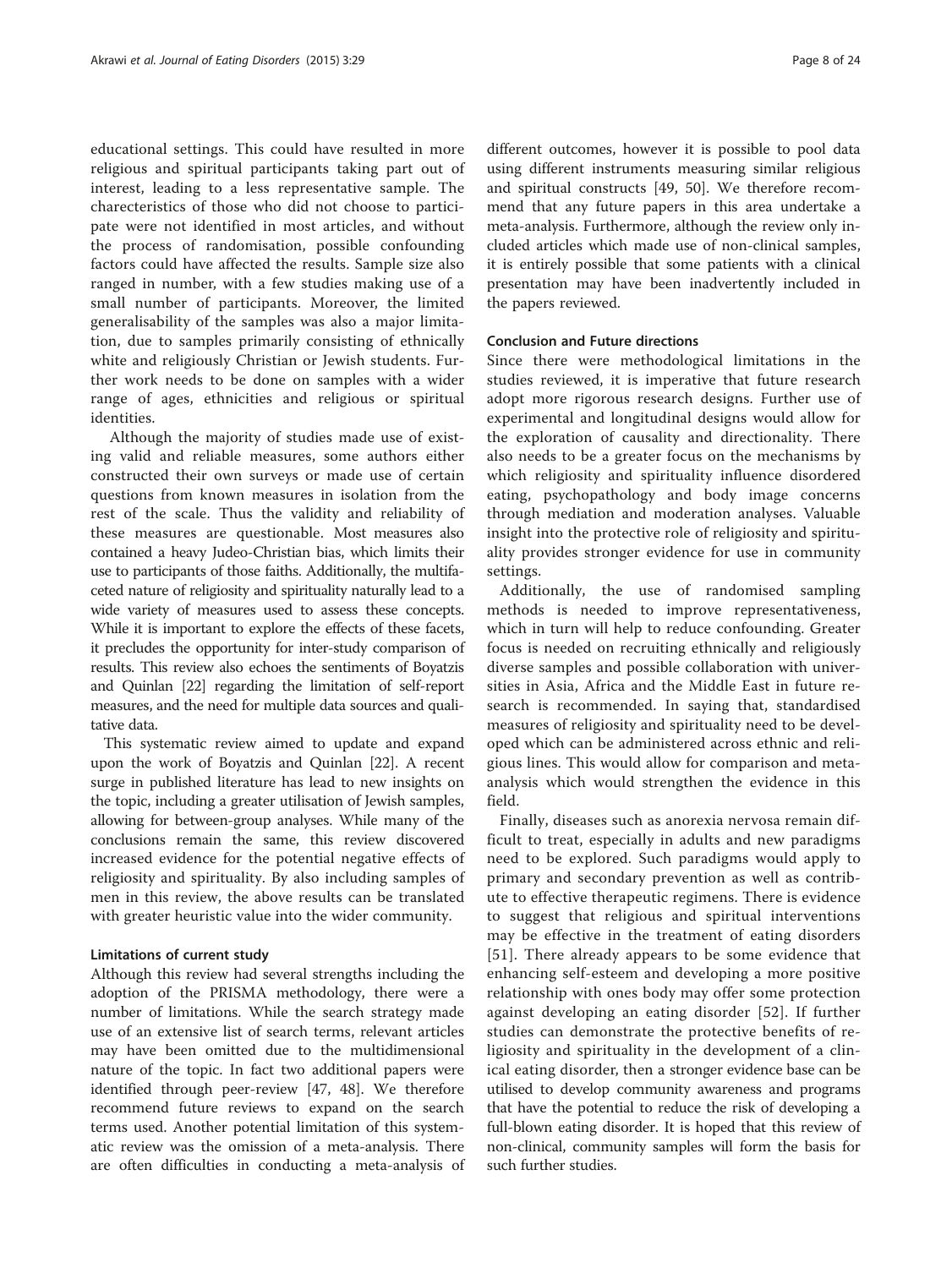### <span id="page-8-0"></span>Appendix 1



## Appendix 2

### Modified quality index used to assess included studies (Modified from Ferro & Speechly, 2009) Reporting

- 1. Is the hypothesis/objective of the study clearly described?
- 2. Are the main outcomes to be measured clearly described in the Introduction or Methods section?
- 3. Are the characteristics of the patients included in the study clearly described?
- 4. Are the main findings of the study clearly described?
- 5. Does the study provide estimates of the random variability in the data for the main outcome?
- 6. Have actual probability values been reported for the main outcomes except where the probability value is less than 0.001?
- 7. Is the response rate clearly described?

### External validity

- 8. Were the patients asked to participate in the study representative of the entire population from which they were recruited?
- 9. Were patients who were prepared to participate representative of the entire population from which they were recruited?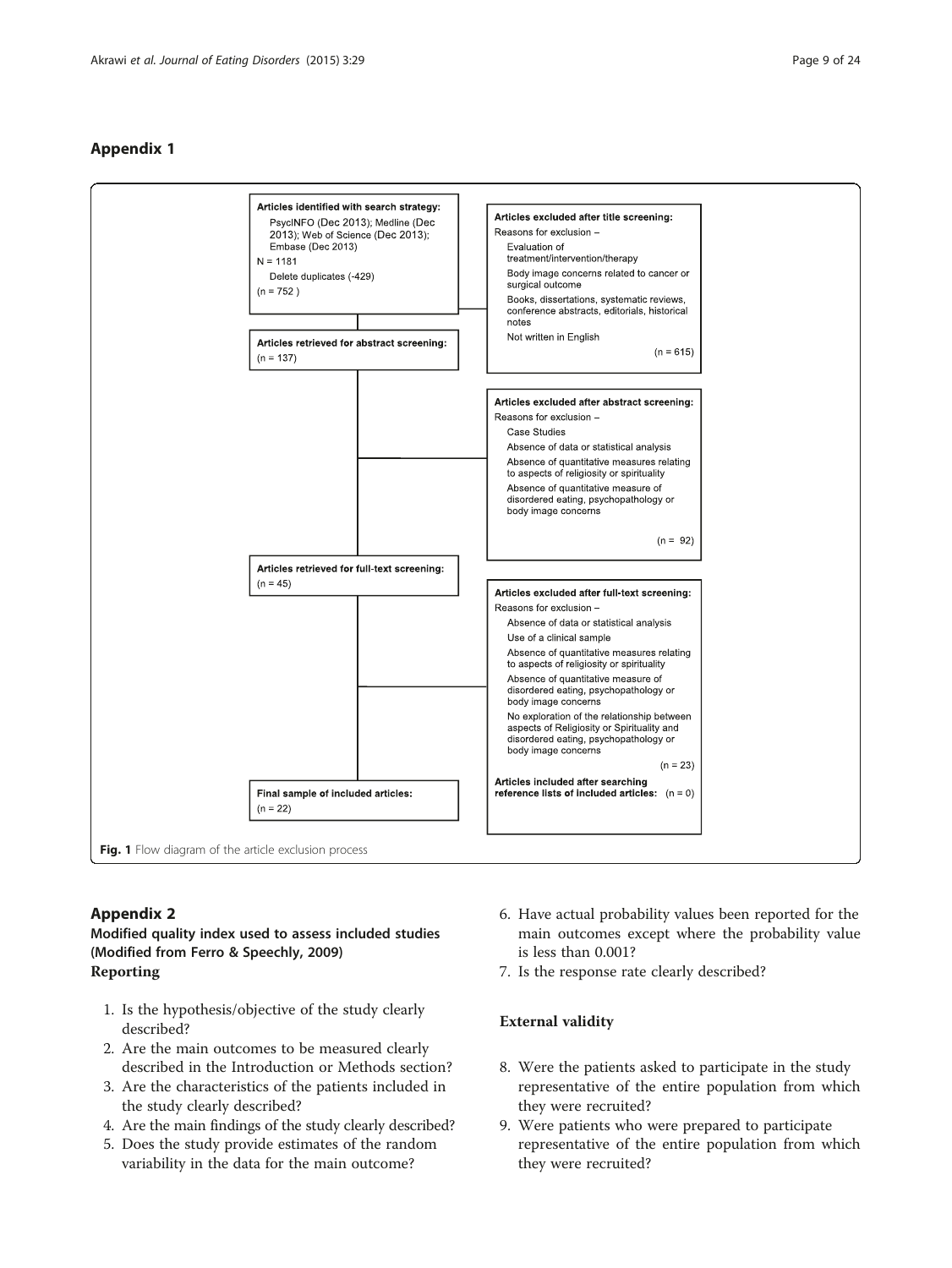### <span id="page-9-0"></span>Internal validity (bias and confounding)

- 10.Were the statistical tests used to assess the main outcomes appropriate?
- 11.Were disordered eating, psychopathology or body image concern measures used valid and reliable?
- 12.Were religiosity or spirituality measures used valid and reliable?
- 13.Was there adequate adjustment for confounding in the analyses from which the main results were drawn?

### Power

14. Did the study provide a sample size or power calculation to detect important effects where the probability value for a difference being due to chance is less than 0.05?

### Appendix 3

Grading criteria (Becker et al., 2007 [[24](#page-22-0)], Modified from Clinical Guidance Outcomes Group.) Grade I (strong evidence) RCTs or review of RCTs

○ IA Calculation of sample size and accurate and standard definition of appropriate outcome variables

### Appendix 4

Table 1 Summary of reviewed studies

○ IB Accurate and standard definition of appropriate outcome variables

○ IC Neither of the above

### Grade II (fairly strong evidence)

Prospective study with a comparison group (non-randomised controlled trial, good observational study or retrospective study that controls effectively for confounding variables)

○ IIA Calculation of sample size and accurate, standard definition of appropriate outcome variables and adjustment for the effects of important confounding variables

○ IIB One or more of the above

### Grade III (weaker evidence)

Retrospective or observational studies

○ IIIA Comparison group, calculation and sample size, accurate and standard definition of appropriate outcome variables

○ IIIB Two or more of the above

○ IIIC One or none of these\*

### Grade IV (weak evidence)

Cross sectional study, Delphi exercise, consensus of experts

| Author (Year)<br>(Country)                    | Study design                                        | Sample size/ characteristic                                                                                                                                                                                                                                                                                                      | Focus of study                                                                                                                                   |
|-----------------------------------------------|-----------------------------------------------------|----------------------------------------------------------------------------------------------------------------------------------------------------------------------------------------------------------------------------------------------------------------------------------------------------------------------------------|--------------------------------------------------------------------------------------------------------------------------------------------------|
| Boisvert et al.<br>(2013) (Canada)<br>[38]    | Cross-Sectional<br>study                            | $N = 591$ women from Alberta, Canada. Mean age = 44.32.<br>White (90.19 %), Asian (4.74 %), Hispanic (2.54 %),<br>Aboriginal (2.54 %).                                                                                                                                                                                           | Investigated relationships between ethnicity, spirituality,<br>religiosity, body shame, BMI, age and eating disorder<br>symptomatology in women. |
| Boisvert et al.<br>(2012) (Canada)<br>$[37]$  | Cross-Sectional<br>study                            | $N = 603$ men in Alberta, Canada. Mean age = 42.33.<br>White (86.0 %%), Asian (6.06 %%), Hispanic (2.5 %),<br>Aboriginal (2.4 %).                                                                                                                                                                                                | Investigated ethnicity, spirituality, body shame, body<br>mass index (BMI) and age as risk factors for eating<br>disorder symptomatology in men. |
| Boyatzis et al.<br>$(2007)$ (USA)<br>$[25]$   | Random<br>Assignment,<br>pretest-posttest<br>design | $N = 125$ women enrolled in a private university.<br>Protestant (41 %), Catholic (34 %), Jewish (11 %),<br>Agnostic or Atheist (13 %).                                                                                                                                                                                           | Tested whether college women's body image would<br>improve after reading religious and spiritual<br>affirmations about their bodies.             |
| Boyatzis et al.<br>$(2006)$ (USA)<br>$[35]$   | Cross- Sectional<br>study                           | $N = 151$ women enrolled in a private university and<br>recent graduates. Protestant (40-60 %), Roman Catholic<br>(30-40 %), Other (10-20 %).                                                                                                                                                                                    | Examined relations between women's total Ouest<br>scores and body image and eating behaviour.                                                    |
| Buser (2013)<br>(USA) [34]                    | Cross-Sectional<br>study                            | $N = 605$ female undergraduate students from a secular<br>university. Mean age = 22.8. Catholic (44.6 %), Protestant<br>(15 %), Jewish (6.1 %), Buddhist (0.7 %), Hindu (0.8 %),<br>Universalist (0.5 %), Mormon (0.2 %), Muslim (1 %),<br>Atheist (2.8 %), Agnostic (4.3 %), Other (9.6 %), No<br>religious affiliation (14 %). | Examined the influence of 5 types of spiritual coping<br>on bulimic symptoms.                                                                    |
| Feinson et al.<br>$(2012)$ (Israel)<br>$[41]$ | Cross-Sectional<br>study                            | $N = 790$ women. Mean age = 44. Ultra-Orthodox (33 %),<br>Orthodox (23 %), Traditional (21 %), Secular (23 %).                                                                                                                                                                                                                   | Explored religious observance and its presumed<br>protective role for ultra-Orthodox women.                                                      |
| Forthun et al.<br>$(2003)$ (USA)<br>$[29]$    | Cross-Sectional<br>study                            | $N = 876$ women from a large Southwestern university.<br>Mean $age = 20.2$ .                                                                                                                                                                                                                                                     | Evaluated the role of intrinsic and extrinsic religiousness<br>in modifying family risk on disordered eating among<br>women                      |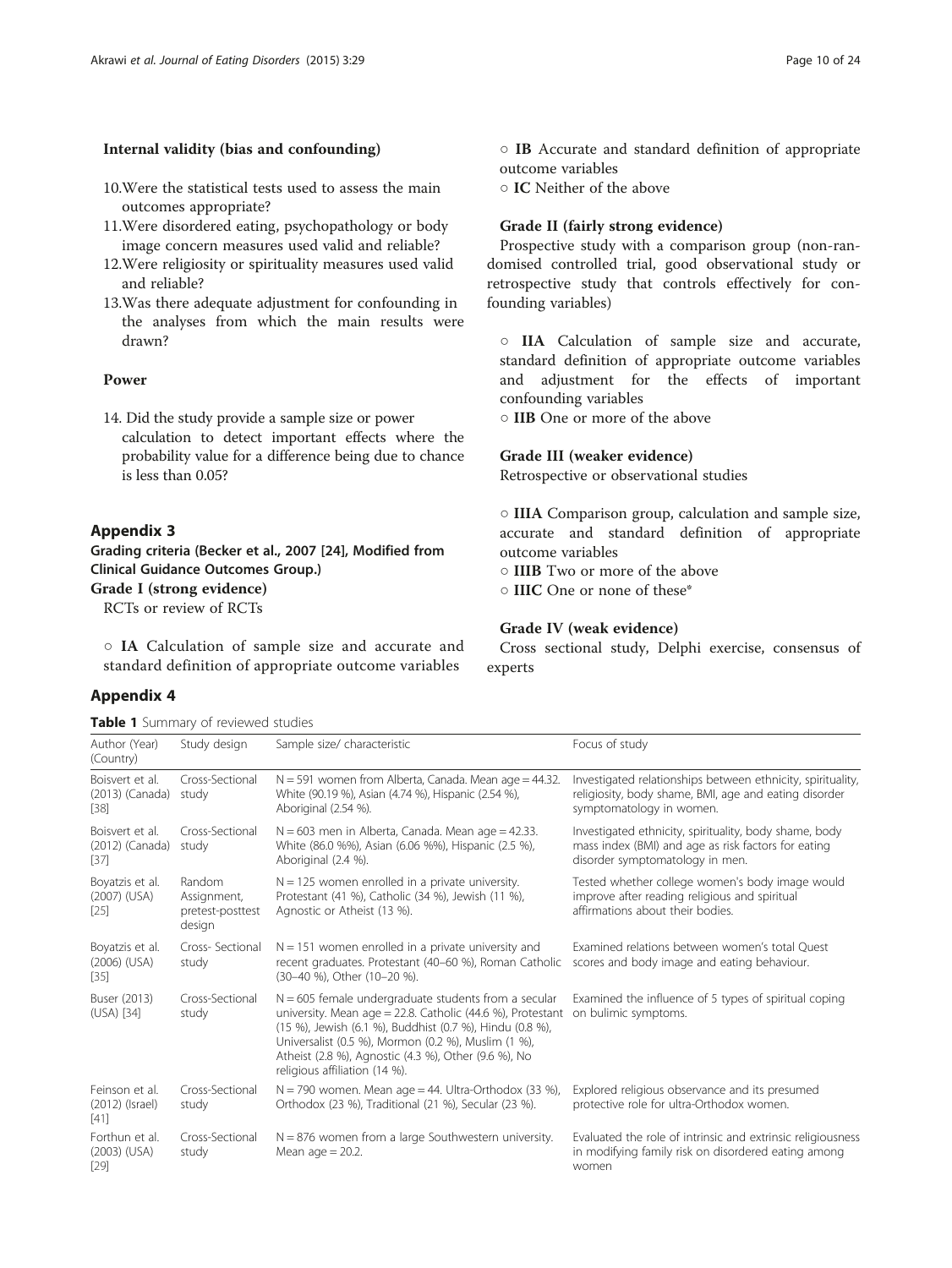### Table 1 Summary of reviewed studies (Continued)

| Gates et al.<br>$(2009)$ (USA)<br>$[36]$                   | Cross-Sectional<br>study                | $N = 330$ undergraduate students at a large state<br>university in the North West. Female (67 %), Male<br>(33 %). Mean age = 21.42. Christian (49 %), Catholic<br>(15 %), Latter Day Saints (12 %), Other religious<br>affiliation not listed (7 %), No religious affiliation (17 %).            | Examined the relationship between religious affiliation,<br>religious angst and disordered eating                                                                                                                                                                                          |
|------------------------------------------------------------|-----------------------------------------|--------------------------------------------------------------------------------------------------------------------------------------------------------------------------------------------------------------------------------------------------------------------------------------------------|--------------------------------------------------------------------------------------------------------------------------------------------------------------------------------------------------------------------------------------------------------------------------------------------|
| Gluck et al.<br>$(2002)$ (USA)<br>[39]                     | Cross-Sectional<br>study                | $N = 126$ females from several different Universities and<br>Colleges in the Northeast. Female undergraduates, less<br>then 27 years old, born in USA, Judaism as religious<br>affiliation, and Caucasian as ethnic identification. Mean<br>age = 20. Orthodox Jews (62 %), Secular Jews (38 %). | Compared body dissatisfaction and disturbed eating<br>behaviours between Orthodox and Secular Jewish<br>women.                                                                                                                                                                             |
| Hayman et al.<br>$(2007)$ (USA)<br>$[46]$                  | Cross-Sectional<br>study                | $N = 204$ from Freshman academic success course.<br>Women (63 %), Men (37 %). Mean age = 18.17.                                                                                                                                                                                                  | Investigated the relationship between spirituality, body<br>image, self-esteem and stress.                                                                                                                                                                                                 |
| Homan et al.<br>$(2013)$ (USA)<br>$[45]$                   | Cross-Sectional<br>study                | $N = 104$ female students from a private Christian liberal<br>arts college. Mean $age = 20$ . Extremely religious (4 %),<br>Very religious (62.6 %), Somewhat religious (28.4 %),<br>Not at all religious (5 %).                                                                                 | Tested whether a warm and secure relationship with<br>God was related to positive body image.                                                                                                                                                                                              |
| Homan et al.<br>$(2010)$ (USA)<br>$[28]$                   | Longitudinal<br>study                   | $N = 231$ female students from a private Christian liberal<br>arts college. Mean $age = 19.2$ . Protestant (58 %), Other<br>Christian denominations (41 %). Extremely religious<br>(16 %), Very religious (56 %), Somewhat religious (26 %),<br>Not at all religious (2 %).                      | Explored whether a secure relationship with God would<br>protect young women from pressure to be thin, thin-<br>ideal internalisation, body dissatisfaction and dieting.                                                                                                                   |
| Inman et al.<br>$(2014)$ (USA)<br>$[26]$                   | Experimental<br>and Cross-<br>Sectional | $N = 111$ women from a Christian college. Religion was<br>extremely important (83 %).                                                                                                                                                                                                            | Experimentally examined whether religious affirming<br>statements buffered against exposure to thing models.<br>Also looked at relationship between religious<br>commitment, general commitment, and body<br>satisfaction.                                                                 |
| Inman (2014)<br>(USA) [27]                                 | Experimental<br>and Cross-<br>Sectional | $N = 56$ men from a Christian college. Religion was<br>extremely important (56 %).                                                                                                                                                                                                               | Experimentally examined whether religious affirming<br>statements or strong religious commitment buffered<br>against media threats.                                                                                                                                                        |
| Jacobs-Pilipski<br>et al. (2005)<br>(USA) [33]             | Cross-Sectional<br>study                | $N = 255$ female university students. Recruited from 2 public<br>and 2 private west coast universities. Mean age $= 20.7$ .<br>Protestant (29 %), Roman Catholic (24 %), Jewish (11 %),<br>Non-western religions (19 %), Agnostic/Atheist (17 %).                                                | Examined the spiritual and religious (S/R) beliefs and<br>practices of college-age women, and the relationship<br>between body image distress, coping, and S/R.                                                                                                                            |
| Kim (2006)<br>(USA) [20]                                   | Cross-Sectional<br>study                | $N = 546$ community sample. Female- 64 %, Male- 33 %.<br>Mean age: Female- 44, Male- 42. Conservative<br>Protestant (28 %), Mainline Protestant (20 %), Catholic<br>(30 %), Other (15 %), Non-religious (6 %).                                                                                   | Examined religion's relationships with body satisfaction<br>and dieting.                                                                                                                                                                                                                   |
| Latzer et al.<br>$(2014)$ (USA)<br>$[43]$                  | Cross- Sectional<br>study               | $N = 102$ Modern Orthodox Jewish adolescent females.<br>Ages 17-18.                                                                                                                                                                                                                              | Explored religious coping and disordered eating<br>pathology amongst Orthodox Jewish adolescent girls.                                                                                                                                                                                     |
| Latzer et al.<br>$(2007)$ (Israel)<br>$[40]$               | Cross- Sectional<br>study               | $N = 320$ Jewish religious adolescent school girls in the<br>9 <sup>th</sup> -12 <sup>th</sup> grades from a Modern Orthodox national<br>boarding school.                                                                                                                                        | Examined the relation between level of religiosity,<br>grade level, self-esteem, and level of disordered eating-<br>related psychopathology among Modern Orthodox<br>Jewish adolescent girls living in Israel.                                                                             |
| Mahoney et al.<br>$(2005)$ (USA)<br>$[31]$                 | Cross-Sectional<br>study                | $N = 289$ college students enrolled in a Midwest state<br>university. Female (77.5 %), Male (22.5 %). Mean age = 19.2.<br>Protestant (38 %), Roman Catholic (36 %), Jewish (1 %),<br>Other (11 %), None (14 %).                                                                                  | Examined how the construct of sanctification might be<br>applied to the human body and how such perceptions<br>are tied to lifestyle variables that can compromise or<br>enhance health.                                                                                                   |
| Pinhas et al.<br>(2008) (Canada)<br>$[42]$                 | Cross-Sectional<br>study                | $N = 1130$ Females + 1145 Males living in Toronto and<br>attending high school full time. Mean age: Jewish<br>female-15.8, Non Jewish female-15.8, Jewish male-16,<br>Non-Jewish male- 15. Jewish (55 %), Christian (21 %),<br>Eastern (6 %), Muslim (5 %), Mixed (10 %), Other (3 %).           | Contrasted the presence and nature of eating attitudes<br>and behaviours in Jewish, compared to non-Jewish ad-<br>olescents in Toronto. Also looked at the relation be-<br>tween the type of religious observance and disordered<br>eating attitudes and behaviours in Jewish adolescents. |
| Watkins et al.<br>$(2006)$ (USA)<br>$[32]$                 | Cross-Sectional<br>study                | $N = 809$ female college students. 18-20 years (40.5 %),<br>21-25 years (35.1 %), 26-29 years (9 %), 30 years<br>$+$ (15.5 %).                                                                                                                                                                   | Measured and examined the relationship between<br>spiritual well-being and binge eating.                                                                                                                                                                                                   |
| Weinberger-<br>Litman et al.<br>$(2008)$ $(USA)$<br>$[44]$ | Cross-Sectional<br>study                | $N = 301$ Jewish women. Mean age- 19. Orthodox or<br>Modern Orthodox Jewish (76.1 %), Other (23.9 %).                                                                                                                                                                                            | Assessed the influence of religious orientation and<br>spiritual well-being on body dissatisfaction and disor-<br>dered eating in Jewish women.                                                                                                                                            |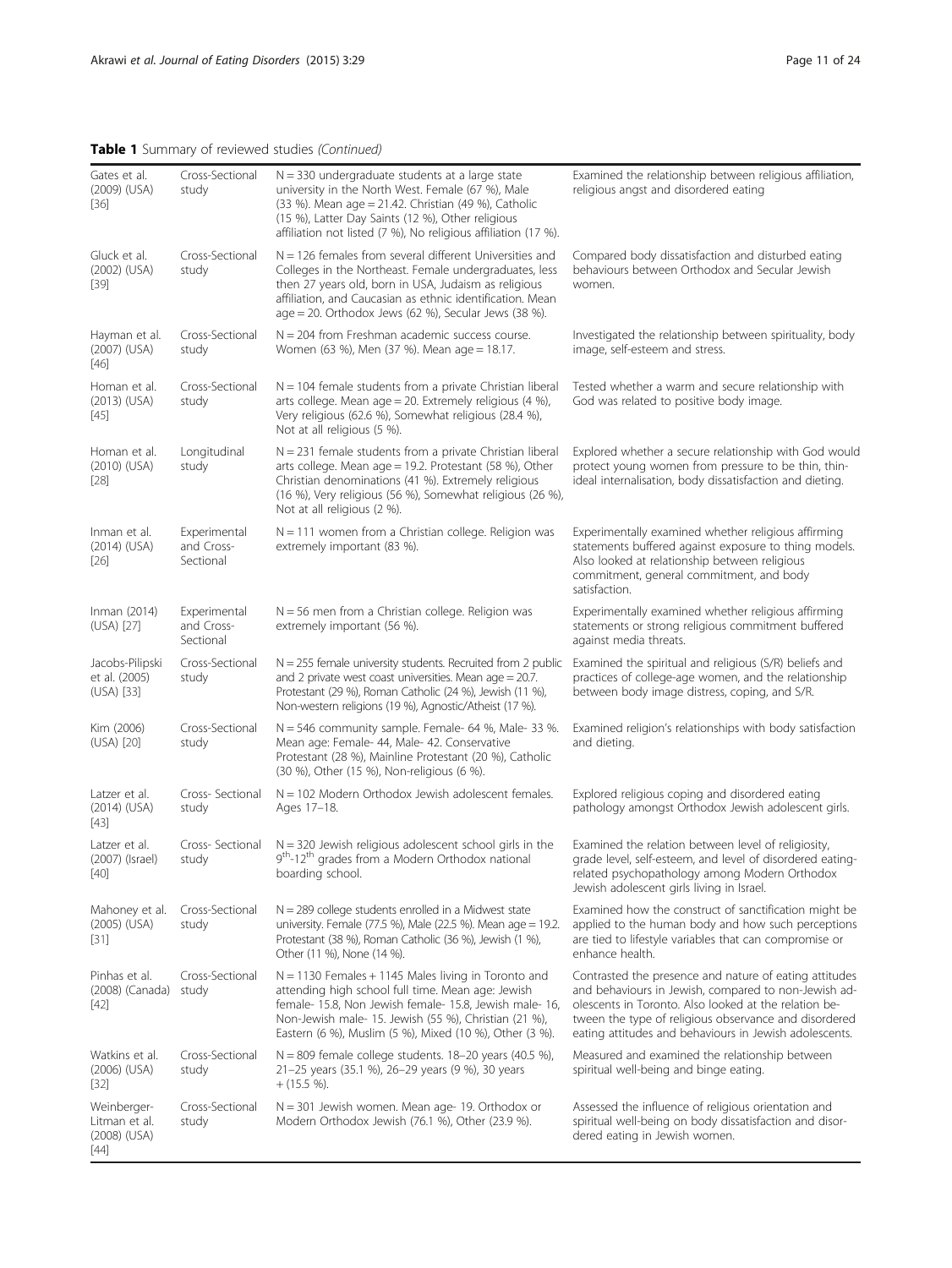# <span id="page-11-0"></span>Appendix 5

Table 2 Relevant outcome measures and results of reviewed studies

| Author (Year) (Country)                 | Measures of Disordered<br>Eating and Psychopathology | Measures of Religiosity/Spirituality                                                                                                                                                 | $OIS^* +$<br>Grade | Results                                                                                                                                                                                                                                                                                                                                                                                                                                            |
|-----------------------------------------|------------------------------------------------------|--------------------------------------------------------------------------------------------------------------------------------------------------------------------------------------|--------------------|----------------------------------------------------------------------------------------------------------------------------------------------------------------------------------------------------------------------------------------------------------------------------------------------------------------------------------------------------------------------------------------------------------------------------------------------------|
| Disordered Eating and Psychopathology   |                                                      |                                                                                                                                                                                      |                    |                                                                                                                                                                                                                                                                                                                                                                                                                                                    |
| Boisvert et al. (2013)<br>(Canada) [38] | EDI- 1 item from each<br>of DT, B, BD                | Religiosity- 'I would describe<br>myself as religious'<br>(King et al., 2001)                                                                                                        | 8 IV               | <b>Correlation-</b> Spirituality and<br>eating disorder symptomatology<br>$(r = -.19, p < .001).$                                                                                                                                                                                                                                                                                                                                                  |
|                                         |                                                      | Spirituality-SWBS-2<br>items from EWB subscale                                                                                                                                       |                    | <b>ANCOVA-</b> Spirituality and<br>eating disorder symptomatology<br>$(F(1, 497) = 13.74, p < .001).$                                                                                                                                                                                                                                                                                                                                              |
| Boisvert et al. (2012)<br>(Canada) [37] | EDI- 1 item from<br>each of DT, B, BD                | Religiosity- 'I would describe<br>myself as religious'.<br>(King et al., 2001)                                                                                                       | 8 IV               | <b>Correlation-</b> Eating disorder<br>symptomatology not<br>significantly related to spirituality<br>$(r = -.07)$ or religion $(r = .08)$ .                                                                                                                                                                                                                                                                                                       |
|                                         |                                                      | Spirituality- SWBS-2<br>items from EWB subscale                                                                                                                                      |                    | Path analysis- 10 % of the variance<br>in EDI was explained by BMI<br>(b = .28, $p$ < .001) and body shame<br>$(b=.15, p < .001).$<br>6 % of the variance in body<br>shame was explained by age<br>(older men had higher EDI)<br>(b = .15, $p < .001$ ), being Asian<br>( $b = .11$ , $p < .01$ ) and lower spirituality<br>$(b = -0.15, p < 0.001).$<br>Spirituality had a sig indirect effect<br>on EDI mediated by body shame<br>$(b = -.02)$ . |
| Boyatzis et al. (2006)<br>$(USA)$ [35]  | $EDI - DT, B$                                        | Quest Scale                                                                                                                                                                          | 10 IV              | <b>Correlation-</b> College freshmen +<br>sophomores- Bulimia:<br>Total Quest ( $r = .33$ , $p < .01$ ),<br><b>Existential Questioning</b><br>$(r = .29, p < .05)$ , Doubting as positive<br>$(r = .23, p < .10).$                                                                                                                                                                                                                                 |
|                                         |                                                      |                                                                                                                                                                                      |                    | College juniors + seniors- Openness<br>to Change: Bulimia<br>$(r = .28, p < .10)$ , Drive for Thinness<br>$(r = .27, p < .10)$ .                                                                                                                                                                                                                                                                                                                   |
| Buser (2013) (USA) [47]                 | <b>BULIT-R</b>                                       | 5 RCOPE subscales                                                                                                                                                                    | 13 IV              | <b>Correlation-</b> Punishing God/Higher<br>power reappraisal and<br>bulimic symptoms ( $r = 0.25$ , $p < 0.001$ ).<br>Other subscales not sig.                                                                                                                                                                                                                                                                                                    |
|                                         |                                                      | Punishing God/Higher power<br>reappraisal, passive religious<br>deferral, active religious surrender,<br>benevolent religious reappraisal<br>/spiritual support and religious focus. |                    | Hierarchical Regression- 1st step:<br>BMI + religious affiliation 7.9 %<br>$(F(2, 589) = 25.23. p < .001)$ ,<br>2 <sup>nd</sup> step: 5 coping scales 5.5 %<br>$(F(5, 584) = 7.469, p < .001)$<br>Cohen's $f^2 = .06$ . Punishing                                                                                                                                                                                                                  |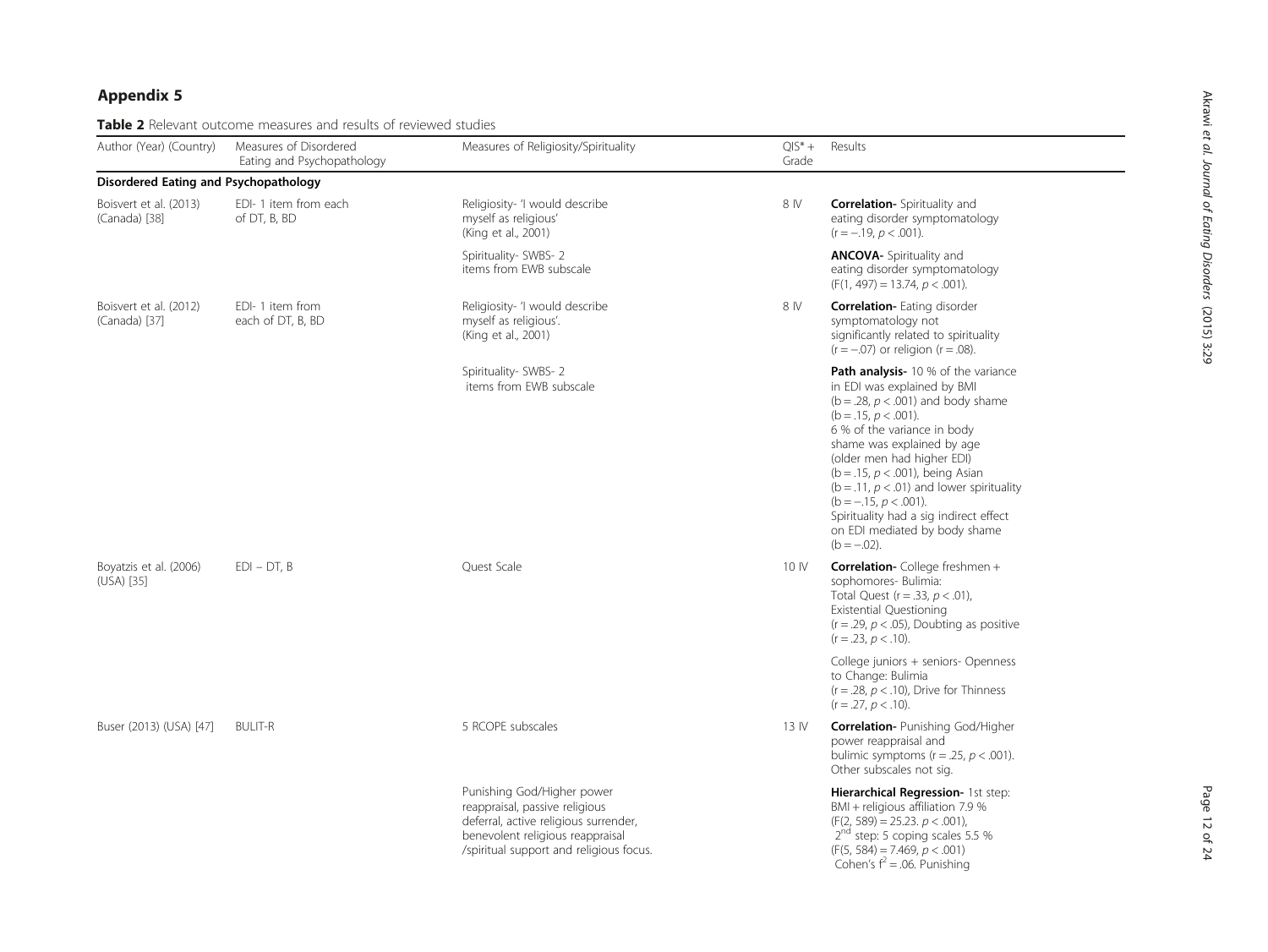|                                                |                      |                                                   |      | God/Higher power reappraisal-<br>$(\beta = .242, p < .001).$                                                                                                                      |
|------------------------------------------------|----------------------|---------------------------------------------------|------|-----------------------------------------------------------------------------------------------------------------------------------------------------------------------------------|
|                                                |                      |                                                   |      | Mediation Analysis- Punishing<br>God/Higher power reappraisal<br>partially mediated relationship<br>between stress and<br>bulimic symptoms. Sobel Test<br>$(z = 2.975, p < .01).$ |
| Feinson et al. (2012)<br>(Israel) [41]         | DEB-SQ               | Self-reported<br>religious observance<br>category | 9 IV | ANOVA- No Sig Differences.                                                                                                                                                        |
| Forthun et al. (2003)<br>(USA) [29]            | FAD- GFF subscale    | $I/E-R$                                           | 9 IV | <b>Correlation-</b> Intrinsic religiousness:<br>Bulimia ( $r = -.13$ , $p < .01$ ),<br>Drive for Thinness ( $r = -.07$ , $p < .05$ ).                                             |
|                                                | FARS- items selected |                                                   |      | Hierarchical regression + Simple<br>Slope Analyses                                                                                                                                |
|                                                | $EDI - DT, B$        |                                                   |      | Family dysfunction- B: Family x<br>Intrinsic (B = $-0.53$ , p < .01),<br>Family x Extrinsic ( $B = 0.45$ , $p < .10$ ).                                                           |
|                                                |                      |                                                   |      | DT: Family x Extrinsic ( $B = 0.69$ , $p < .10$ ).                                                                                                                                |
|                                                |                      |                                                   |      | Intrinsic buffered association<br>between family and<br>B. Extrinsic made people more<br>vulnerable to B/DT.                                                                      |
|                                                |                      |                                                   |      | Parental History- B: History x<br>Extrinsic (B = 2.29, $p < .01$ ).                                                                                                               |
|                                                |                      |                                                   |      | DT: History x Intrinsic<br>$(B = -2.45, p < .05)$ , History x Extrinsic<br>$(B = 2.98, p < .05).$                                                                                 |
|                                                |                      |                                                   |      | Intrinsic buffered association<br>between history and<br>DT. Extrinsic made people more<br>vulnerable to B/DT.                                                                    |
| Gates et al. (2009) (USA) EDI- B, DT<br>$[36]$ |                      | MQOS- Religious angst<br>subscale                 | 8 IV | <b>ANOVA-</b> Religious Angst: Higher<br>levels of Drive for Thinness<br>$(F = 1.86, p < 0.01)$ , Bulimia<br>$(F = 1.89, p < 0.01)$ .                                             |
| Gluck et al. (2002) (USA)<br>$[39]$            | EDE-O                | Orthodox<br><b>Traditions Scale</b>               | 9 IV | <b>ANOVA-</b> secular Jews had higher<br>EDE-Q scores then Orthodox Jews<br>$(F[1, 125] = 8.5; P = .004).$                                                                        |
|                                                |                      | <b>RIQ</b>                                        |      | Chi-square- Secular women<br>were more likely to use laxatives to<br>control their shape and weight<br>$(x^2 [1, 123] = 5.8, p = .02)$ .                                          |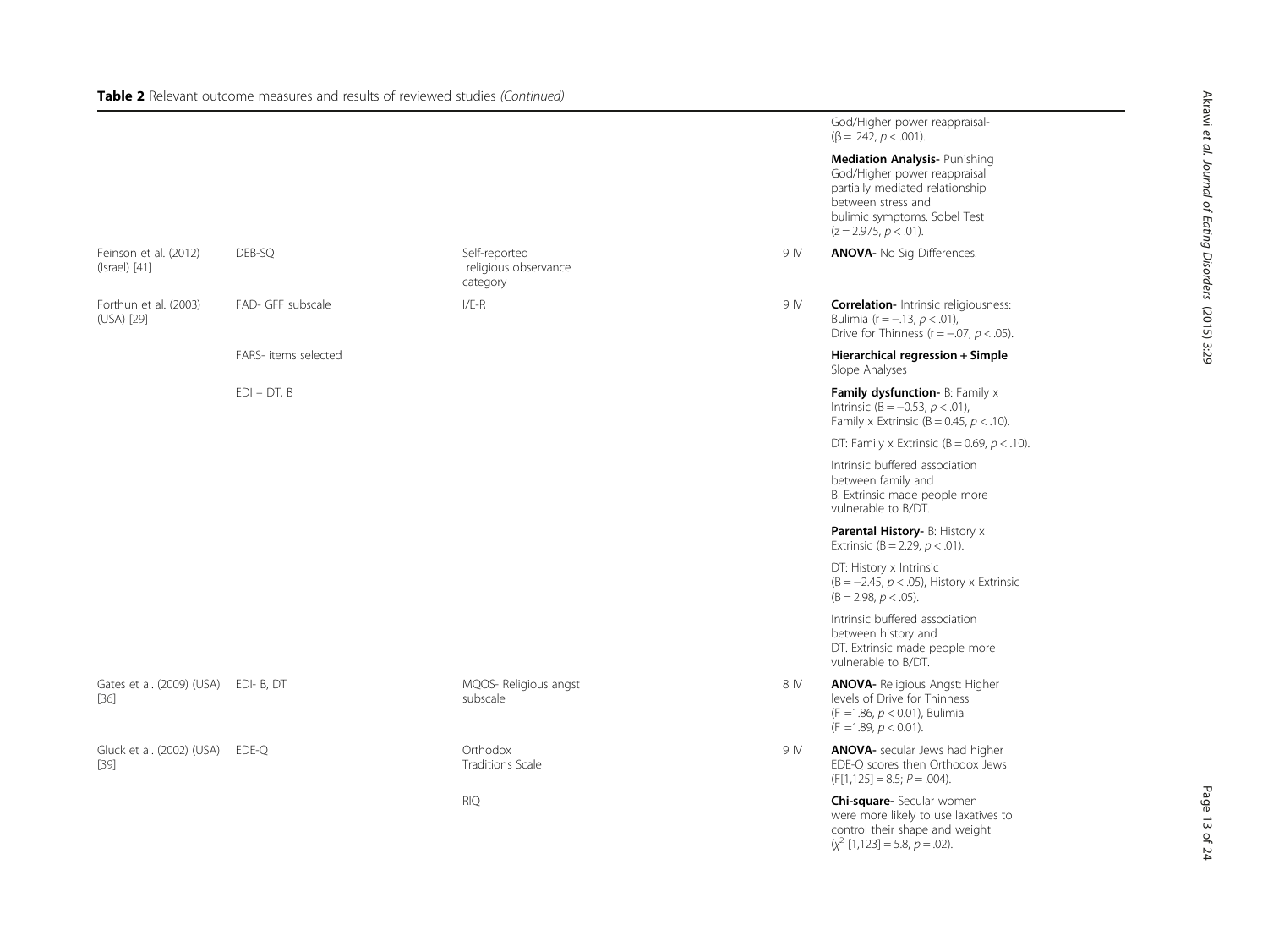### Table 2 Relevant outcome measures and results of reviewed studies (Continued)

|                                              |                                                                      |                                                                                        |       | <b>MLR-</b> SES + religious grouping:<br>11 % total EDE-Q ( $R^2$ = .11, $p$ = .001).                                                                                                                                                                                                                                                   |
|----------------------------------------------|----------------------------------------------------------------------|----------------------------------------------------------------------------------------|-------|-----------------------------------------------------------------------------------------------------------------------------------------------------------------------------------------------------------------------------------------------------------------------------------------------------------------------------------------|
| Jacobs-Pilipski et al.<br>(2005) (USA) [33]  | <b>EDE</b><br>EDI-2- DT, B                                           | 13-item self-report measure<br>of spiritual<br>and religious beliefs<br>and practices. | 9 IV  | <b>ANOVA-</b> No significant relationships.                                                                                                                                                                                                                                                                                             |
| Latzer et al. (2014) (USA) EDI<br>$[43]$     |                                                                      | <b>Brief R-COPE</b>                                                                    | 9 IV  | <b>Correlation-</b> Negative religious<br>coping: total EDI ( $r = .28$ , $p < .01$ )<br>, Drive for Thinness ( $r = .23$ $p < .05$ ),<br>Ineffectiveness ( $r = .24$ , $p < .05$ ),<br>Maturity ( $r = 0.25$ , $p < 0.05$ ), EAT bulimia<br>$(r = .22, p < .05)$ .                                                                     |
|                                              | <b>EAT-26</b>                                                        |                                                                                        |       | Regression- Negative religious<br>coping (control BMI): total EDI<br>$(R^2 = .19, p < .01)$ , Ineffectiveness<br>$(R^2 = .07, p < .05)$ , Maturity<br>$(R^2 = .06, p < .05)$ , EAT Bulimia<br>$(R2 = .07, p < .05)$ .                                                                                                                   |
| Latzer et al. (2007)<br>$($ srael $)$ $[40]$ | $EDI-2$                                                              | Level of Religiosity<br>Questionnaire                                                  | 10 IV | <b>ANOVA-</b> Religious observance:<br>$(low>$ Intermediate = high)<br>total EDI ( $p < 0.008$ ), Interpersonal<br>Distrust ( $p < 0.03$ ), Interceptive<br>Awareness ( $p < 0.003$ ),<br>Asceticism ( $p < 0.01$ ),<br>Impulse Regulation ( $p < 0.02$ ) and<br>Social Insecurity ( $p < 0.03$ )                                       |
|                                              |                                                                      |                                                                                        |       | Correlation- Religiosity Level: EDI-2<br>total ( $r = -0.15$ $p < 0.01$ ),<br>Body dissatisfaction<br>$(r = -0.14 \ p < 0.01)$ , Ineffectiveness<br>$(r = -0.14 \ p < 0.01)$ ,<br>Interpersonal distrust<br>$(r = -0.11 \ p < 0.01)$ , Impulse regulation<br>$(r = -0.17 \ p < 0.01)$ ,<br>Social insecurity ( $r = -0.16$ $p < 0.01$ ) |
|                                              |                                                                      |                                                                                        |       | Regression- Religiosity and total EDI<br>$(p=.043)$                                                                                                                                                                                                                                                                                     |
| Mahoney et al. (2005)<br>(USA) [31]          | Dieting Practices Inventory- Unhealthy<br>Dieting Practices subscale | Manifestation of God in<br>the Body scale.                                             | 9 IV  | Partial Correlation (BMI + gender<br>controlled): Unhealthy dieting practises:                                                                                                                                                                                                                                                          |
|                                              | <b>Binge Eating Scale</b>                                            | Sacred Qualities of<br>the Body scale.<br>Global Religiousness<br>Score                |       | Manifestation of God ( $r = -12$ , $p < .05$ ),<br>Sacred Qualities ( $r = -.18$ , $p < .001$ )<br>and Global Religiousness                                                                                                                                                                                                             |
|                                              |                                                                      |                                                                                        |       | $(r = -.13, p < .05)$ . Binge eating:<br>Sacred Qualities ( $r = -.14$ , $p < .01$ ).                                                                                                                                                                                                                                                   |
| Pinhas et al. (2008)<br>(Canada) [42]        | <b>EAT 26</b>                                                        | Self Reported level<br>of observance                                                   | 9 IV  | No sig differences.                                                                                                                                                                                                                                                                                                                     |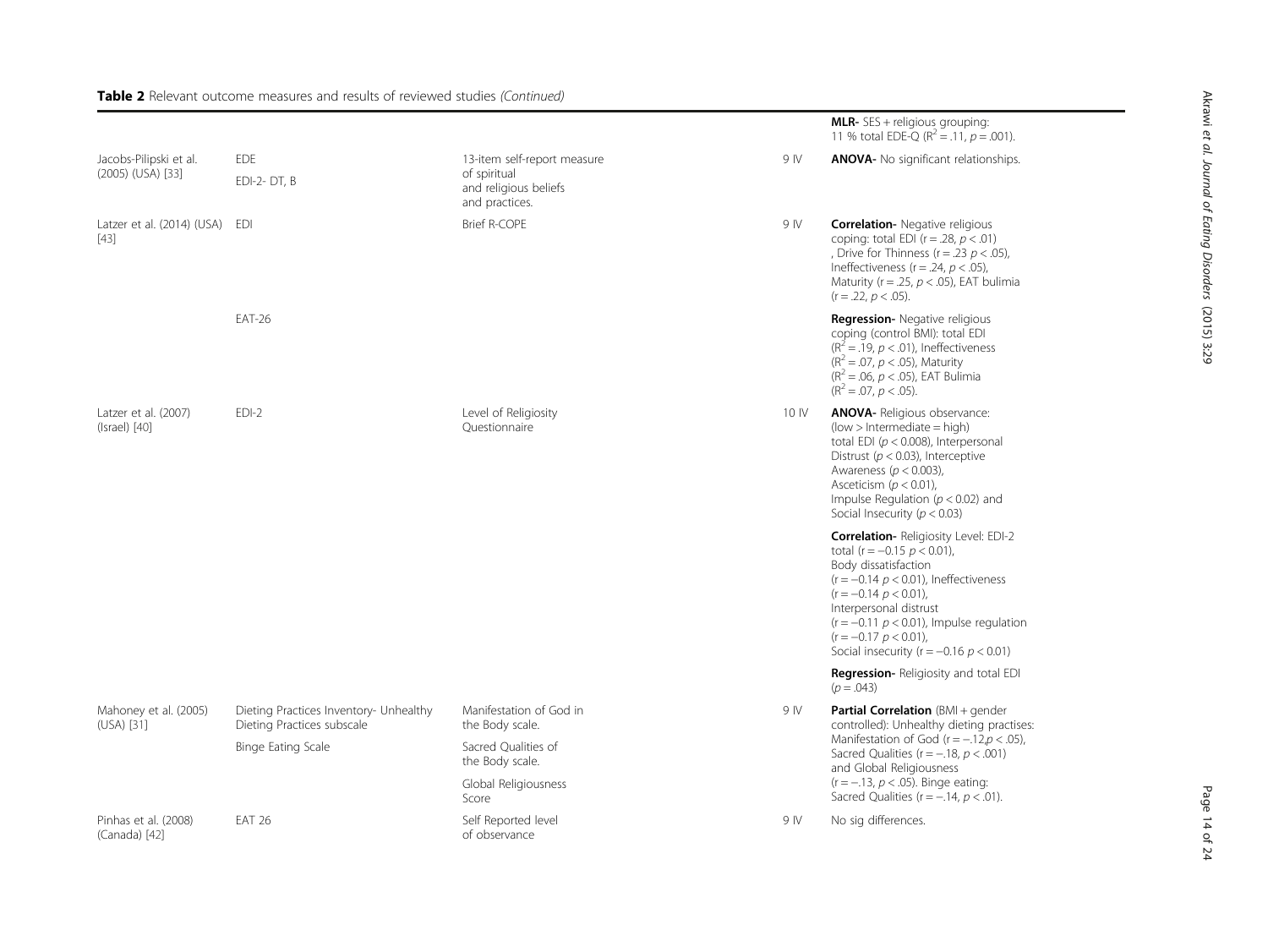### Table 2 Relevant outcome measures and results of reviewed studies (Continued)

| Watkins et al. (2006)<br>$(USA)$ [32]                | OEWP-R                                   | SWBS- $RWB + EWB$                                                              | 11 IV | ANOVA- SWBS: None binge- 96.35,<br>Objective binge- 91.78, Binge<br>trait-86.11 ( $p \le 0.000$ ) (BT < NB, BT < OB)<br>RWB: None binge- 46.34, Objective<br>binge- 43.63, Binge trait- 40.93<br>$(p \le 0.000)$ (BT < NB)<br>EWB: None binge- 50.09, Objective<br>binge- 48.15, Binge trait- 45.18<br>$(p \le 0.000)$ (BT < NB, BT < OB).                                                                   |
|------------------------------------------------------|------------------------------------------|--------------------------------------------------------------------------------|-------|--------------------------------------------------------------------------------------------------------------------------------------------------------------------------------------------------------------------------------------------------------------------------------------------------------------------------------------------------------------------------------------------------------------|
| Weinberger-Litman et al. EAT-26<br>(2008) (USA) [44] |                                          | Self-reported level of<br>religious observance                                 | 10 IV | <b>ANOVA- Religious orientation:</b><br>EAT total (F = 5.48, $p = .001$ ),<br>Dieting (F = 3.78, $p = .01$ ), Bulimia<br>$(F = 4.49, p = .004)$ , Oral Control<br>$(F = 4.45, p = .004)$ . Generally lowest<br>symptom severity to highest:<br>Intrinsic, Anti-Religious, Pro-Religious<br>and Extrinsic.                                                                                                    |
|                                                      |                                          | <b>ROS</b>                                                                     |       | <b>ANCOVA</b><br>(control age,<br>BMI, religious observance, anxiety and<br>depression)-<br>all remain sig except oral control.                                                                                                                                                                                                                                                                              |
|                                                      |                                          | <b>SWB</b>                                                                     |       |                                                                                                                                                                                                                                                                                                                                                                                                              |
| <b>Body Image Concerns</b>                           |                                          |                                                                                |       |                                                                                                                                                                                                                                                                                                                                                                                                              |
| Boisvert et al. (2013)<br>(Canada) [38]              | OBC-2 items from<br>Body Shame subscale  | Religiosity- 'I would describe<br>myself as religious'<br>(King et al., 2001)  | 8 IV  | <b>Correlation-</b> Spirituality and Body<br>Shame ( $r = -.21$ , $p < .01$ ).                                                                                                                                                                                                                                                                                                                               |
|                                                      |                                          | Spirituality- SWB- 2 items<br>from EWB subscale                                |       | <b>ANCOVA-</b> Spirituality and Body<br>Shame (F(1, 502) = 21.36, $p < .001$ ).                                                                                                                                                                                                                                                                                                                              |
| Boisvert et al. (2012)<br>(Canada) [37]              | OBC- 2 items from<br>Body Shame subscale | Religiosity- 'I would describe<br>myself as religious'.<br>(King et al., 2001) | 8 IV  | <b>Correlation-</b> Spirituality and Body<br>shame ( $r = -.16$ , $p < .01$ ).                                                                                                                                                                                                                                                                                                                               |
|                                                      |                                          | Spirituality- SWB- 2 items from<br>EWB subscale                                |       | Path analysis- 10 % of the variance<br>in EDI was explained by BMI<br>( $b = .28$ , $p < .001$ ) and Body Shame<br>(b = .15, $p < .001$ ). 6 % of the variance<br>in Body Shame was explained by age<br>(older men had higher EDI)<br>(b = .15, $p < .001$ ), being Asian<br>( $b = .11$ , $p < .01$ ) and lower spirituality<br>( $b = -0.15$ , $p < 0.001$ ). Spirituality had<br>a cia indirect effect on |

a sig indirect effect on EDI mediated by Body Shame ( $b = -.02$ ).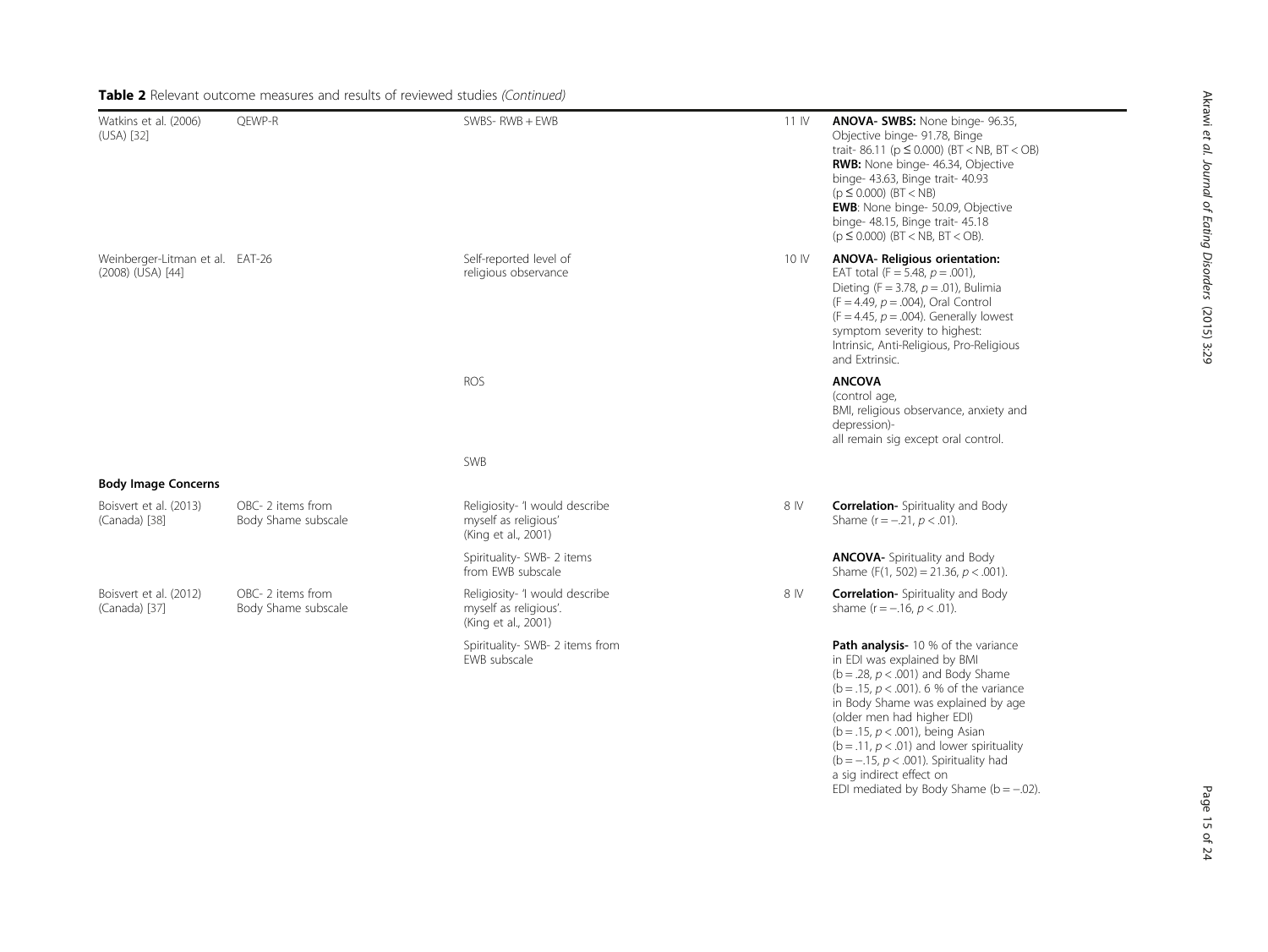| Boyatzis et al. (2007)<br>(USA) [25] | BE Scale             | Demographic Survey-<br>Self reported<br>importance of religion | 10 llb | <b>ANOVA-</b> BE-Appearance:<br>$(F(2, 122) = 5.42, p = 0.006).$<br>Religious group ( $M = 1.26$ ) increased<br>more than Control group<br>$(M = -0.98)$ $(p = 0.005)$ .                                                                           |
|--------------------------------------|----------------------|----------------------------------------------------------------|--------|----------------------------------------------------------------------------------------------------------------------------------------------------------------------------------------------------------------------------------------------------|
|                                      | BE- Appearance and   |                                                                |        | BE- Weight: no sig differences.                                                                                                                                                                                                                    |
|                                      | BE- weight subscales |                                                                |        | <b>ANCOVA-</b> BMI and pre-test scores<br>as covariates.<br>BE- Appearance: F(2,114)<br>$= 4.20, p < 0.02$ (pre-test scores),<br>$F(2, 114) = 5.53$ , $p < 0.01$ (BMI).                                                                            |
|                                      |                      |                                                                |        | BE- weight: no sig differences.                                                                                                                                                                                                                    |
| Boyatzis et al. (2006)<br>(USA) [35] | $EDI - BD$           | Quest Scale                                                    | 10 IV  | Correlation-College freshmen +<br>sophomores-<br>Body Dissatisfaction: Total<br>Quest scores ( $r = .34$ , $p < .01$ .),<br><b>Existential Questioning</b><br>$(r = .31, p < .05)$ , Doubting as Positive<br>$(r = .28, p < .05).$                 |
|                                      | BE scale             |                                                                |        | College juniors + seniors- Body<br>Esteem and Openness to Change<br>$(r = -31, p < .05)$                                                                                                                                                           |
|                                      |                      |                                                                |        | College graduates- Body<br>dissatisfaction and<br><b>Existential Questioning</b><br>$(r = -.25, p < .10).$                                                                                                                                         |
| Gates et al. (2009) (USA)<br>$[36]$  | EDI-BD               | MQOS- Religious<br>angst subscale                              | 8 IV   | <b>ANOVA-</b> Religious Angst: Higher<br>levels of body dissatisfaction<br>$(F (33, 234) = 1.38, p = 0.09).$                                                                                                                                       |
| Gluck et al. (2002) (USA)<br>$[39]$  | <b>BSQ</b>           | Orthodox Traditions<br>Scale                                   | 9 IV   | <b>ANOVA-</b> Secular women had higher<br>body dissatisfaction then<br>orthodox women (F[1, 125] = 8.0, $p = .005$ ).                                                                                                                              |
|                                      | FRS                  | <b>RIQ</b>                                                     |        | Logistic Regression- Secular<br>students 2x likely<br>to have a fear of becoming fat<br>(odds ratio [Exp (B)] = 2.3, $p = .05$ )<br>+4x likely to be greatly influenced<br>by their shape and weight<br>(odds ratio [Exp (B)] = 3.8, $p = .001$ ). |
|                                      |                      |                                                                |        | <b>MLR-</b> Religious grouping:<br>6 % total BSQ ( $R^2$ = .06; $p < .03$ ).                                                                                                                                                                       |
| Hayman et al. (2007)                 | OBC                  | FMS-20 items                                                   | 10 IV  | Correlation- Whole sample: No                                                                                                                                                                                                                      |

### Table 2 Relevant outcome measures and results of reviewed studies (Continued)

(USA) [\[46](#page-23-0)]

VAS CDRS

OBC The FMS- 20 items 10 IV Correlation- Whole sample: No sig. Women: No sig, Men: spirituality and body surveillance  $(r = -0.41, p = 0.001)$ .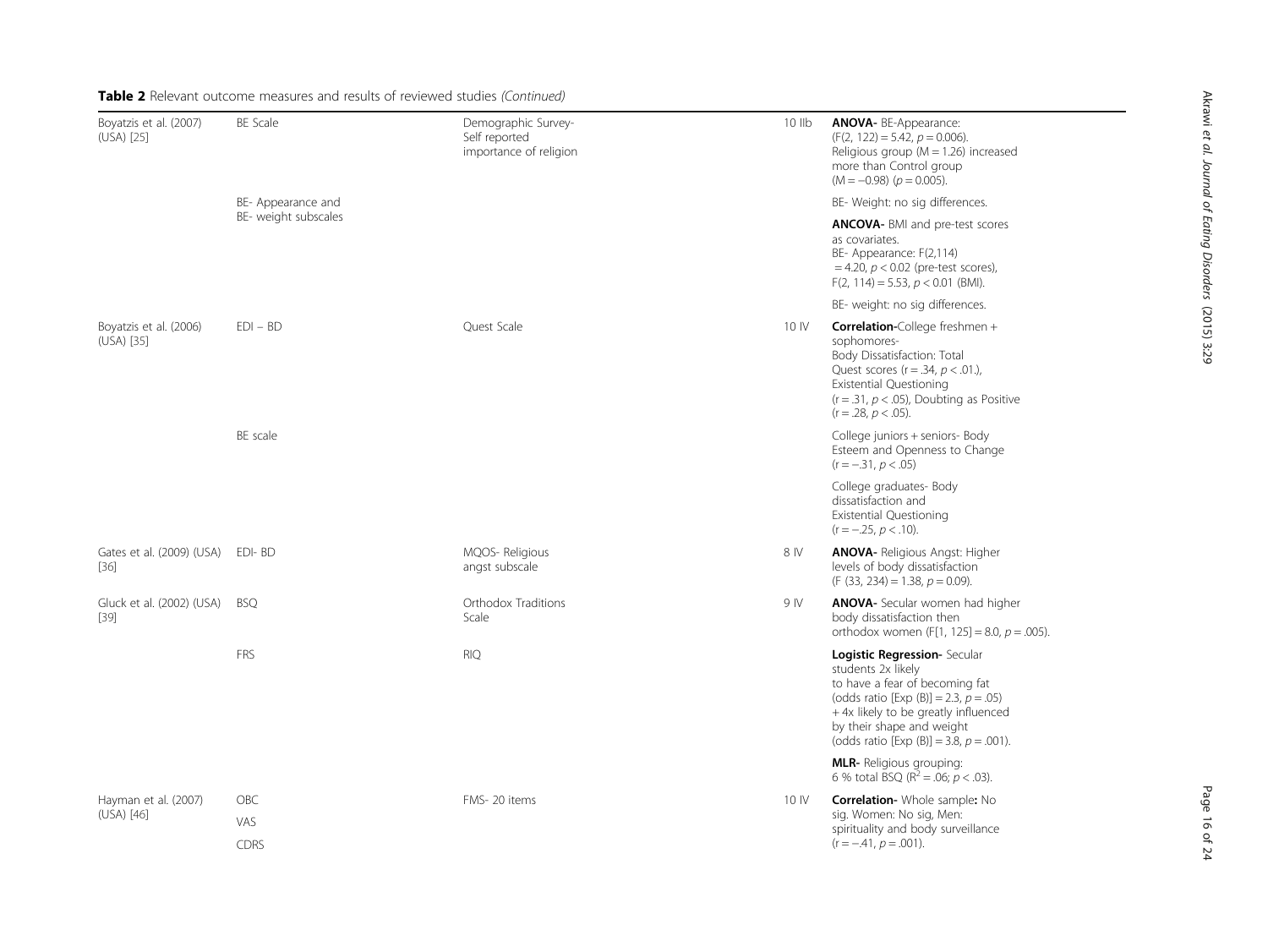| Homan et al. (2013)<br>$(USA)$ [45]    | <b>BAOS</b>                                                | AGI                                                            | 10 IV    | <b>Correlation- AG- Anxiety: Body</b><br>Appreciation ( $r = -.28$ , $p < .01$ ),<br>Body Acceptance by others<br>$(r = -.22, p < .05)$ ,<br>Body Surveillance ( $r = -.33$ , $p < .01$ ).                                                                                                           |
|----------------------------------------|------------------------------------------------------------|----------------------------------------------------------------|----------|------------------------------------------------------------------------------------------------------------------------------------------------------------------------------------------------------------------------------------------------------------------------------------------------------|
|                                        | <b>BAS</b>                                                 | 1 item 'How religious are you'                                 |          | AG- Avoidance: Body Surveillance<br>$(r = -.21, p < .05)$ .                                                                                                                                                                                                                                          |
|                                        | OBC- Body Surveillance                                     | 1 item frequency<br>of worship attendance                      |          | Regression- AG- Anxiety: predicted<br>Body Appreciation<br>$(B = -.22, p = .038)$ and Body<br>Surveillance ( $B = -.29$ , $p = .008$ ).                                                                                                                                                              |
|                                        |                                                            |                                                                |          | AG-Avoidance: no sig                                                                                                                                                                                                                                                                                 |
| Homan et al. (2010)<br>(USA) [28]      | Perceived Sociocultural<br>Pressure Scale<br>(Stice, n.d.) | AGI                                                            | $9$ llb  | <b>Correlation- AGI (Anxiety):</b><br>Pressure to be thin<br>$(r = .22, p < .01)$ , Thin-ideal<br>Internalisation<br>$(r = .30, p < .001)$ , Body Dissatisfaction<br>$(r = .25, p < .001)$ , Dieting<br>$(r = .26, p < .001)$ . AGI (Avoidance):<br>Body Dissatisfaction ( $r = .18$ , $p < .001$ ). |
|                                        | SATAQ- Internalisation<br>subscale                         |                                                                |          | Regression- Thin-ideal Internalisation<br>predicted body dissatisfaction in secure<br>and anxious relationship groups<br>$(t(222) = 2.31, p < 0.02,$<br>$R^2$ = .08 vs. $R^2$ = .27).<br>Secure relationship buffers this<br>relationship.                                                           |
|                                        | MBSRQ- Body Areas<br>Satisfaction subscale                 |                                                                |          | Hierarchical regression- Anxious<br>qroup-<br>Body Dissatisfaction predicted by<br>Pressure to be Thin<br>$(R^2 = .03, p < .05)$ , Thin Ideal<br>Internalisation ( $R^2$ = .03, $p$ < .05).<br>Secure group- not sig.                                                                                |
|                                        | <b>DRES</b>                                                |                                                                |          |                                                                                                                                                                                                                                                                                                      |
| Inman et al. (2014) (USA) BE<br>$[26]$ |                                                            | Demographic<br>Survey- Self reported<br>importance of religion | $10$ llb | ANOVA- Feelings of love and<br>acceptance between<br>the four statement groups<br>$(F(3, 106) = 8.22, p < .001)$ . Religious<br>$(Mnonbody = 7.59, Mbody = 7.41)$<br>greater then Non-Religious<br>$(Mcontrol = 5.22, Mpositive = 6.73)$<br>$(t(106) = 4.08, p < .001)$ .                            |
|                                        | EDI-DT. BD                                                 | GCS                                                            |          | 2 way ANCOVA- Appearance<br>Esteem between the<br>different statement groups not sig<br>$(F(3, 101) = .29, p = .83)$ . Affirmation                                                                                                                                                                   |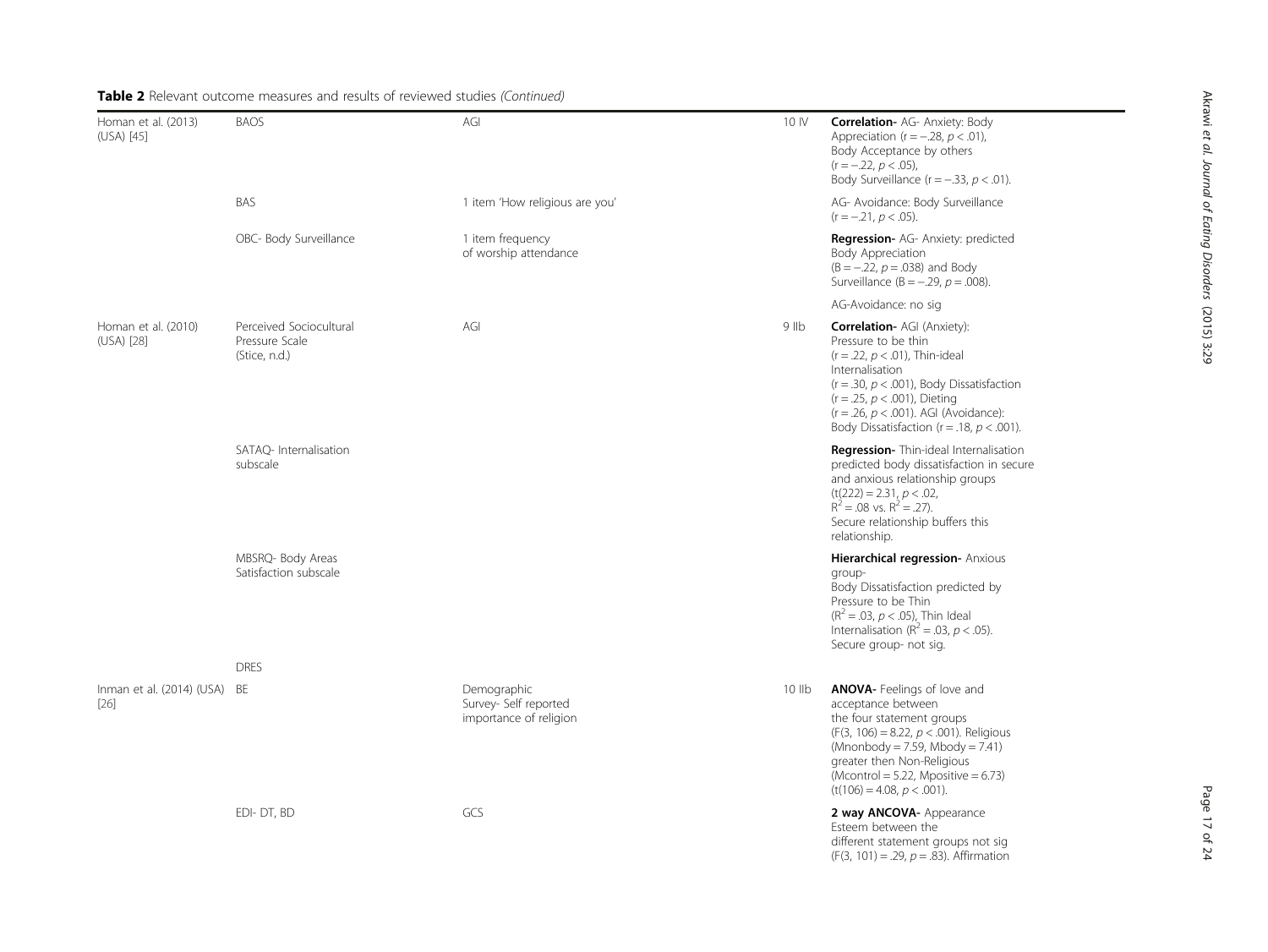|                                             |            |                                                                                        |          | group x religious<br>commitment interaction<br>$(F(3, 101) = 2.99, p < .04, \eta2 = .08).$                                                                                                                                                      |
|---------------------------------------------|------------|----------------------------------------------------------------------------------------|----------|-------------------------------------------------------------------------------------------------------------------------------------------------------------------------------------------------------------------------------------------------|
|                                             | <b>RDS</b> | <b>RCS</b>                                                                             |          | Weight esteem between the different<br>statement groups not sig<br>$(F(3, 101) = .52, p = .60)$ ,<br>Affirmation group x religious<br>commitment interaction (F(3, 101)<br>$=$ 3.42, $p < .03$ , $p = .09$ ).                                   |
|                                             |            | Emotions                                                                               |          | <b>Correlation-</b> Religious Commitment:<br>Appearance Esteem<br>$(r = .20, p < .05)$ , Weight Esteem<br>$(r = .19, p < .05)$ , Body<br>Dissatisfaction ( $r = -.21$ , $p < .05$ ).                                                            |
|                                             |            |                                                                                        |          | <b>Partial Correlation</b><br>(control for general commitment)-<br>Religious commitment: Body<br>Dissatisfaction ( $r = -.20$ , $p < .05$ ).                                                                                                    |
| Inman (2014) (USA) [27]                     | BE         | <b>RCS</b>                                                                             | $10$ llb | <b>ANOVA-</b> no sig differences<br>between groups.                                                                                                                                                                                             |
|                                             |            | Emotions                                                                               |          | 2 way ANOVA- religiously<br>committed men had higher<br>Appearance Esteem at time 1 then<br>less religious men $(F(1, 48) = 17.76,$<br>$p = .001$ , $p = .27$ .).<br>No sig interactions.                                                       |
|                                             |            |                                                                                        |          | <b>Correlation-</b> Religious commitment:<br>higher Appearance<br>$(r = .34, p < .05)$ and Weight Esteem<br>$(r = .35, p < .01).$                                                                                                               |
|                                             |            |                                                                                        |          | Hierarchical regression and<br>simple slope analysis: Religious<br>commitment moderated the effect of<br>harmful media on Weight Esteem in<br>heavy men.                                                                                        |
| Jacobs-Pilipski et al.<br>(2005) (USA) [33] | $EDI-2-BD$ | <b>Brief COPE</b>                                                                      | 9 IV     | ANOVA- No significant relationships<br>between S/R beliefs/practices and Body<br>Dissatisfaction.                                                                                                                                               |
|                                             |            | 13-item self-report<br>measure of spiritual<br>and religious beliefs<br>and practices. |          | T- Test- Women with strong<br>S/R beliefs/practices more<br>likely to read religious works<br>$(T = 7.3, p = .000)$ , pray<br>$(T = 9.3, p = .000)$ and meditate<br>$(T = 3.8 p = .007)$ than women<br>without strong S/R<br>beliefs/practices. |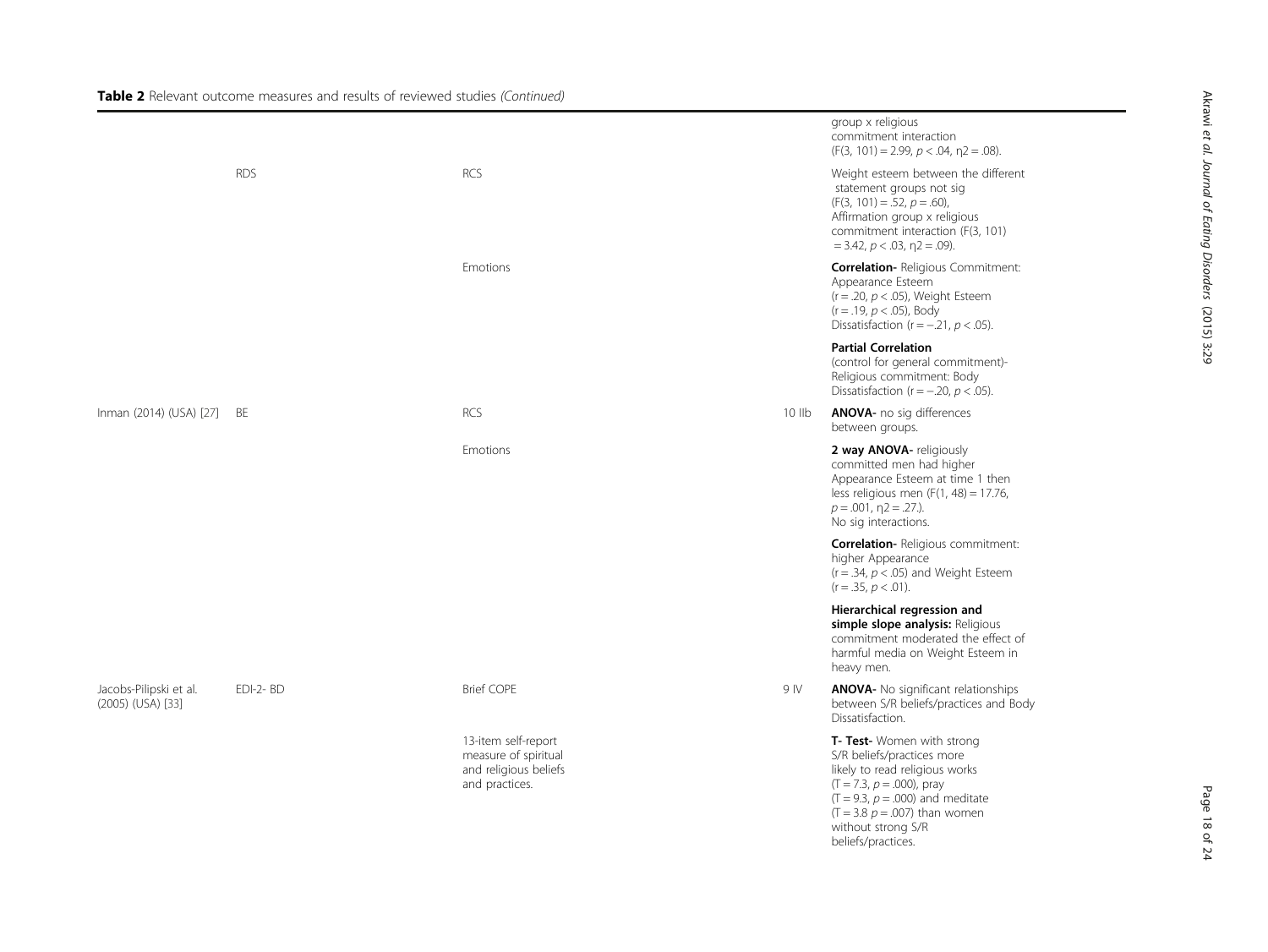|                                                   |                                                                        |                                                                                                           |       | Women with strong S/R<br>beliefs/practices less likely<br>to use distraction to cope                                                                                                                                                                                                                                                                 |
|---------------------------------------------------|------------------------------------------------------------------------|-----------------------------------------------------------------------------------------------------------|-------|------------------------------------------------------------------------------------------------------------------------------------------------------------------------------------------------------------------------------------------------------------------------------------------------------------------------------------------------------|
|                                                   |                                                                        |                                                                                                           |       | with body image distress<br>$(T = 2.7, p = .007)$ and<br>reported prayer to be an effective<br>strategy for dealing with<br>dissatisfaction with weight and shape<br>$(T = 3.0, p = .004).$                                                                                                                                                          |
| Kim (2006) (USA) [20]                             | EDI-BD                                                                 | Compilation of measures- religious practice, application,<br>commitment, identity, coping, social support | 11 IV | <b>Regression (controlling BMI +</b><br>demographics).                                                                                                                                                                                                                                                                                               |
|                                                   |                                                                        |                                                                                                           |       | Men- Body satisfaction: positive<br>spiritual coping<br>(beta = 0.18, $p < 0.05$ ),<br>negative spiritual coping<br>(beta = $-0.58$ , $p < 0.01$ ).<br>Closer relationship with God<br>(beta = $0.14$ , $p < 0.05$ ).<br>All religious variables<br>$(R2 = 0.174, p < 0.05).$                                                                        |
|                                                   |                                                                        |                                                                                                           |       | Women- Body satisfaction:<br>positive spiritual coping<br>(beta = 0.19, $p < 0.01$ ),<br>negative spiritual coping<br>(beta = $-0.47$ , $p < 0.01$ ), spending<br>more hours on religious and<br>spiritual activities<br>(beta = 0.01, $p < 0.01$ ), prayer<br>(beta = 0.23, $p < 0.05$ ). All religious<br>variables<br>$(R^2 = 0.106, p < 0.01)$ . |
| Mahoney et al. (2005)<br>(USA) [31]               | MBSRQ- Body Areas Satisfaction and<br>Appearance Orientation subscales | Manifestation of God in the Body scale.                                                                   | 9 IV  | Partial Correlation (BMI + gender<br>controlled)-<br>Body area satisfaction: Manifestation<br>of God ( $r = .13, p < .05$ ), Sacred Qualities<br>$(r = .25, p < .001)$ and Global Religiousness<br>$(r = .13, p < .05)$ .                                                                                                                            |
|                                                   |                                                                        | Sacred Qualities of the Body scale.                                                                       |       | Hierarchical regression- Body<br>area satisfaction- Step 1: Race,                                                                                                                                                                                                                                                                                    |
|                                                   |                                                                        | Global Religiousness Score                                                                                |       | gender, global religiousness<br>$(R2 Change = .05, p < .01)$ , Step 2:<br>Manifestation of God, Sacred<br>Qualities ( $R^2$ Change = .04, $p < .01$ ).                                                                                                                                                                                               |
| Weinberger-Litman et al. BSQ<br>(2008) (USA) [44] |                                                                        | Self-reported level of religious observance                                                               | 10 IV | <b>ANOVA- Religious Orientation:</b><br>Body Satisfaction<br>(F = 6.15, $p < .001$ ). Intrinsic ><br>extrinsic ( $p = .01$ ), pro-religious                                                                                                                                                                                                          |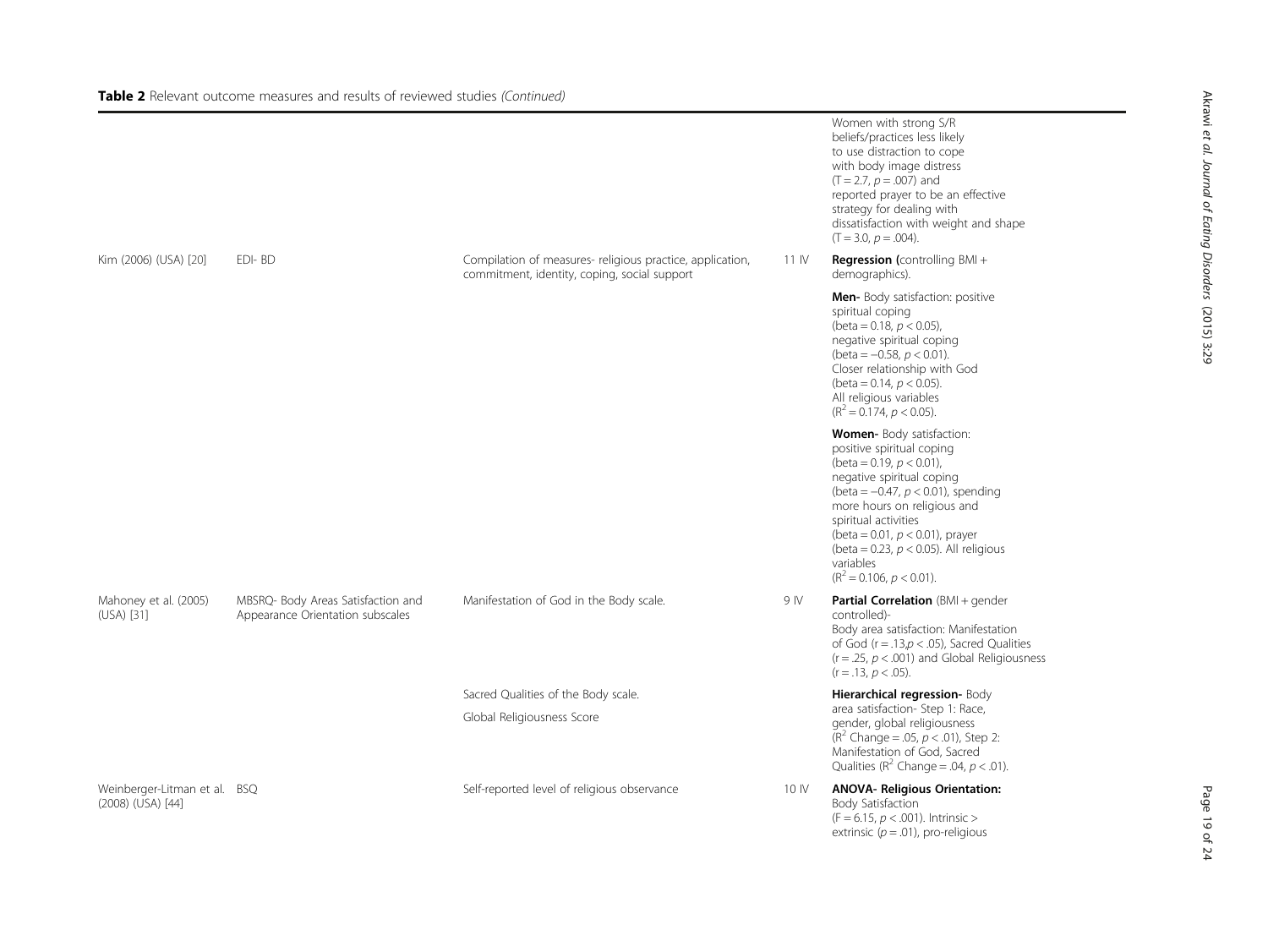|                          | ( $p < .001$ ). ANCOVA-<br>(control age, BMI, religious<br>observance, anxiety and depression)-<br>all remain sig                                                                                                                                                                                                                                     |
|--------------------------|-------------------------------------------------------------------------------------------------------------------------------------------------------------------------------------------------------------------------------------------------------------------------------------------------------------------------------------------------------|
| <b>ROS</b><br><b>SWB</b> | <b>ANOVA- Spiritual Well-Being: High &gt; Moderate</b><br>(F = 4.57, $p = .03$ , d = .27) Body Satisfaction.<br><b>Existential Well-Being: High &gt; Moderate</b><br>(F = 18.23, $p < .001$ , d = .51) Body Satisfaction.<br><b>ANCOVA-</b> (control age, BMI, religious observance)-<br>all remain sig, (control anxiety and depression)- loose sig. |

\*QIS- Quality Index Score Abbreviations AGI- Attachment to God Inventory BAOS- Body Acceptance by Others Scale BAS- Body Appreciation Scale BE- Body Esteem Scale Binge Eating Scale Brief COPE BSQ- Body Shape Questionnaire BUILT-R- Bulimia Test Revised CDRS- Contour Drawing Rating Scale DEB-SQ- Disordered Eating Behaviors —Screening Questionnaire Dieting Practices Inventory DRES- Dutch Restrained Eating Scale EAT-26- Eating Attitude Test EDE- Eating Disorder Examination EDE-Q- Eating Disorders Examination- Questionnaire Version EDI- Eating Disorder Inventory, DT- Drive for Thinness, B- Bulimia, BD- Body Dissatisfaction EDI-2- Eating Disorder Inventory-2 FAD- McMaster Family Assessment Device, GFF- General Family Functioning FARS- Family Addiction and Recovery Scale FMS- Faith Maturity Scale FRS- Figure Rating Scale GCS- General Commitment Scale Global Religiousness Score I/E-R- Intrinsic/Extrinsic-Revised scale Level of Religiosity Questionnaire Manifestation of God in the Body scale and Sacred Qualities of the Body scale MBSRQ- Multidimensional Body-Self Relations Questionnaire MQOS- Multidimensional Quest Orientation Scale OBC- Objectified Body Consciousness scale PACS- Physical Appearance Comparison Scale QEWP-R- The Questionnaire on Eating and Weight Patterns-Reviseds Quest Scale RCOPE- Religious Coping Questionnaire RCS- Religious Commitment Scale RDS- Restrictive dieting scale RIQ- Religious Identification Questionnaire ROS- Religious Orientation Scale SATAQ- Sociocultural Attitudes Towards Appearance Questionnaire SCSRFQ- Santa Clara Strength of Religious Faith Questionnaire SOQ- Self-Objectification Questionnaires SWBS- Spiritual Well-Being scale. EWB- Existential Wellbeing Subscale, RWB- Religious Well-Being VAS- Weight and Appearance Visual Analogue Scales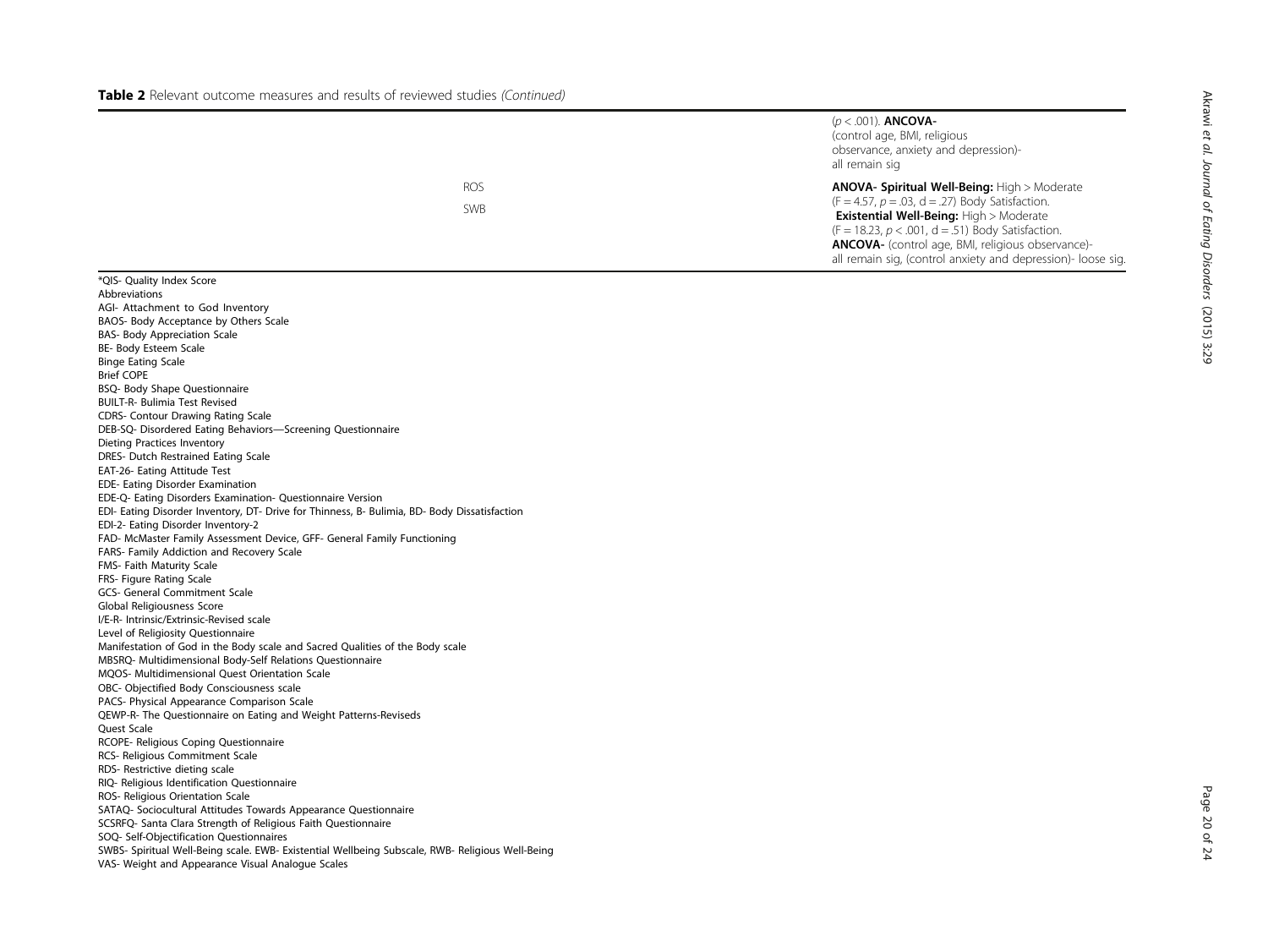### <span id="page-20-0"></span>Appendix 6

Table 3 Quality index of included studies (Modified from Ferro & Speechley, 2009)

| Author<br>(year)                    | Hypothesis Main<br>Clearly<br>Described | clearly<br>described | Characteristics<br>outcomes of participants<br>described | Main<br>findings<br>clearly<br>described | Estimates of<br>Random<br>Variability | Actual<br>Probability<br>Values<br>Used | Response<br>Rate<br>Clearly<br>Described | Participants<br>Representative<br>of Population | Final Sample<br>Representative<br>of Population | Statistical<br>Tests | DE, P, BIC<br>measures<br>Appropriate valid/reliable valid/ | S/R<br>measures<br>reliable | Adjustment for<br>Confounding | SampleSize<br>or Power<br>Calculation | Total<br>Index<br>Score |
|-------------------------------------|-----------------------------------------|----------------------|----------------------------------------------------------|------------------------------------------|---------------------------------------|-----------------------------------------|------------------------------------------|-------------------------------------------------|-------------------------------------------------|----------------------|-------------------------------------------------------------|-----------------------------|-------------------------------|---------------------------------------|-------------------------|
| Boisvert<br>et al. (2013)<br>$[38]$ | $\overline{1}$                          | $\mathbf{1}$         | $\mathbf{1}$                                             | $\mathbf{1}$                             | $\overline{1}$                        | $\circ$                                 | $\circ$                                  | $\mathbf{1}$                                    | $\mathsf{O}\xspace$                             | $\mathbf{1}$         | $\circ$                                                     | $\circ$                     | $\overline{1}$                | $\mathbb O$                           | 8                       |
| Boisvert<br>et al. (2012)<br>$[37]$ | $\mathbf{1}$                            | $\mathbf{1}$         | $\mathbf{1}$                                             | $\overline{1}$                           | $\overline{1}$                        | $\mathbb O$                             | $\circ$                                  | $\mathbf{1}$                                    | $\circ$                                         | $\mathbf{1}$         | $\circ$                                                     | $\mathbf 0$                 | $\overline{1}$                | $\,0\,$                               | 8                       |
| Boyatzis<br>et al. (2007)<br>$[25]$ | $\overline{1}$                          | $\overline{1}$       | $\mathbf{1}$                                             | $\mathbf{1}$                             | $\overline{1}$                        | $\mathbf{1}$                            | $\circ$                                  | $\mathbb O$                                     | $\mathsf{O}\xspace$                             | $\mathbf{1}$         | $\overline{1}$                                              |                             | $\overline{1}$                | $\mathbf 0$                           | $10$                    |
| Boyatzis<br>et al. (2006)<br>$[35]$ | $\overline{1}$                          | $\overline{1}$       | $\mathbf{1}$                                             | $\overline{1}$                           | $\mathbf{1}$                          | $\mathbf 0$                             | $\mathbf{1}$                             | $\mathbf{1}$                                    | $\mathbf{O}$                                    | $\mathbf{1}$         | $\overline{1}$                                              |                             | $\circledcirc$                | $\mathbf 0$                           | 10 <sup>°</sup>         |
| Buser et<br>al. (2013)<br>[47]      | $\overline{1}$                          |                      | $\mathbf{1}$                                             | $\mathbf{1}$                             | $\overline{1}$                        | $\mathbf{1}$                            | $\mathbf{1}$                             | $\mathbf{1}$                                    | $\mathsf{O}\xspace$                             | $\mathbf{1}$         | $\overline{1}$                                              | $\overline{1}$              | $\overline{1}$                | $\overline{1}$                        | 13                      |
| Feinson<br>et al. (2012)<br>$[41]$  | $\mathbf{1}$                            | $\overline{1}$       | $\mathbf{1}$                                             | $\overline{1}$                           | $\overline{1}$                        | $\mathbf 0$                             | $\circ$                                  | $\mathbf{1}$                                    | $\mathsf{O}\xspace$                             | $\mathbf{1}$         | $\overline{1}$                                              | $\mathbf 0$                 |                               | $\mathsf{O}\xspace$                   | 9                       |
| Forthun<br>et al. (2003)<br>$[29]$  | $\mathbf{1}$                            | $\overline{1}$       | $\mathbf{1}$                                             | $\overline{1}$                           | $\overline{1}$                        | $\mathbf 0$                             | $\circ$                                  | $\mathbf 0$                                     | $\mathsf{O}\xspace$                             | $\mathbf{1}$         | $\overline{1}$                                              | $\overline{1}$              | $\overline{1}$                | $\mathsf{O}\xspace$                   | $\circ$                 |
| Gates et<br>al. (2009)<br>$[36]$    | $\mathbf{1}$                            |                      | $\mathbf{1}$                                             | $\mathbf{1}$                             | $\overline{1}$                        | $\mathbb O$                             | $\mathsf{O}\xspace$                      | $\mathbb O$                                     | $\mathbb O$                                     | $\mathbf{1}$         | $\overline{1}$                                              | $\overline{1}$              | $\mathbb O$                   | $\mathbf 0$                           | 8                       |
| Gluck et al.<br>$(2002)$ [39]       | $\overline{1}$                          |                      | $\overline{1}$                                           | $\overline{1}$                           | $\overline{1}$                        | $\overline{1}$                          | $\mathbf{0}$                             | $\overline{0}$                                  | $\mathbf{O}$                                    | $\mathbf{1}$         |                                                             | $\mathbb O$                 |                               | $\mathbf 0$                           | 9                       |
| Hayman<br>et al. (2007)<br>$[46]$   | $\overline{1}$                          | $\mathbf{1}$         | $\mathbf{1}$                                             | $\overline{1}$                           | $\overline{1}$                        | $\overline{1}$                          | $\overline{1}$                           | $\mathbf 0$                                     | $\mathbf 0$                                     | $\mathbf{1}$         | $\overline{1}$                                              | $\overline{1}$              | $\circledcirc$                | $\mathbf 0$                           | 10                      |
| Homan<br>et al. (2013)<br>$[45]$    | $\overline{1}$                          | $\overline{1}$       | $\overline{1}$                                           | $\overline{1}$                           | $\overline{1}$                        | $\overline{1}$                          | $\circ$                                  | $\mathbf 0$                                     | $\mathbf{O}$                                    | $\mathbf{1}$         | $\overline{1}$                                              |                             | $\mathbf{1}$                  | $\mathbf 0$                           | 10                      |
| Homan<br>et al. (2010)<br>[28]      | $\overline{1}$                          |                      | $\mathbf{1}$                                             | $\mathbf{1}$                             |                                       | $\mathbf 0$                             | $\mathbf{0}$                             | $\mathbf 0$                                     | $\mathbf{O}$                                    | $\mathbf{1}$         |                                                             |                             |                               | $\mathbf 0$                           | 9                       |
| Inman et al.<br>$(2014)$ $[26]$     | $\overline{1}$                          | $\overline{1}$       | $\mathbf{1}$                                             | $\mathbf{1}$                             | $\overline{1}$                        | $\overline{1}$                          | $\circ$                                  | $\mathbf 0$                                     | $\mathbf{0}$                                    | $\mathbf{1}$         | $\mathbf{1}$                                                | $\overline{1}$              | $\overline{1}$                | $\mathbf 0$                           | 10                      |
| Inman<br>$(2014)$ $[27]$            |                                         |                      |                                                          |                                          |                                       | $\overline{1}$                          | $\circ$                                  | $\mathbf 0$                                     | $\overline{0}$                                  | $\mathbf{1}$         |                                                             |                             |                               | $\mathbf 0$                           | 10 <sup>°</sup>         |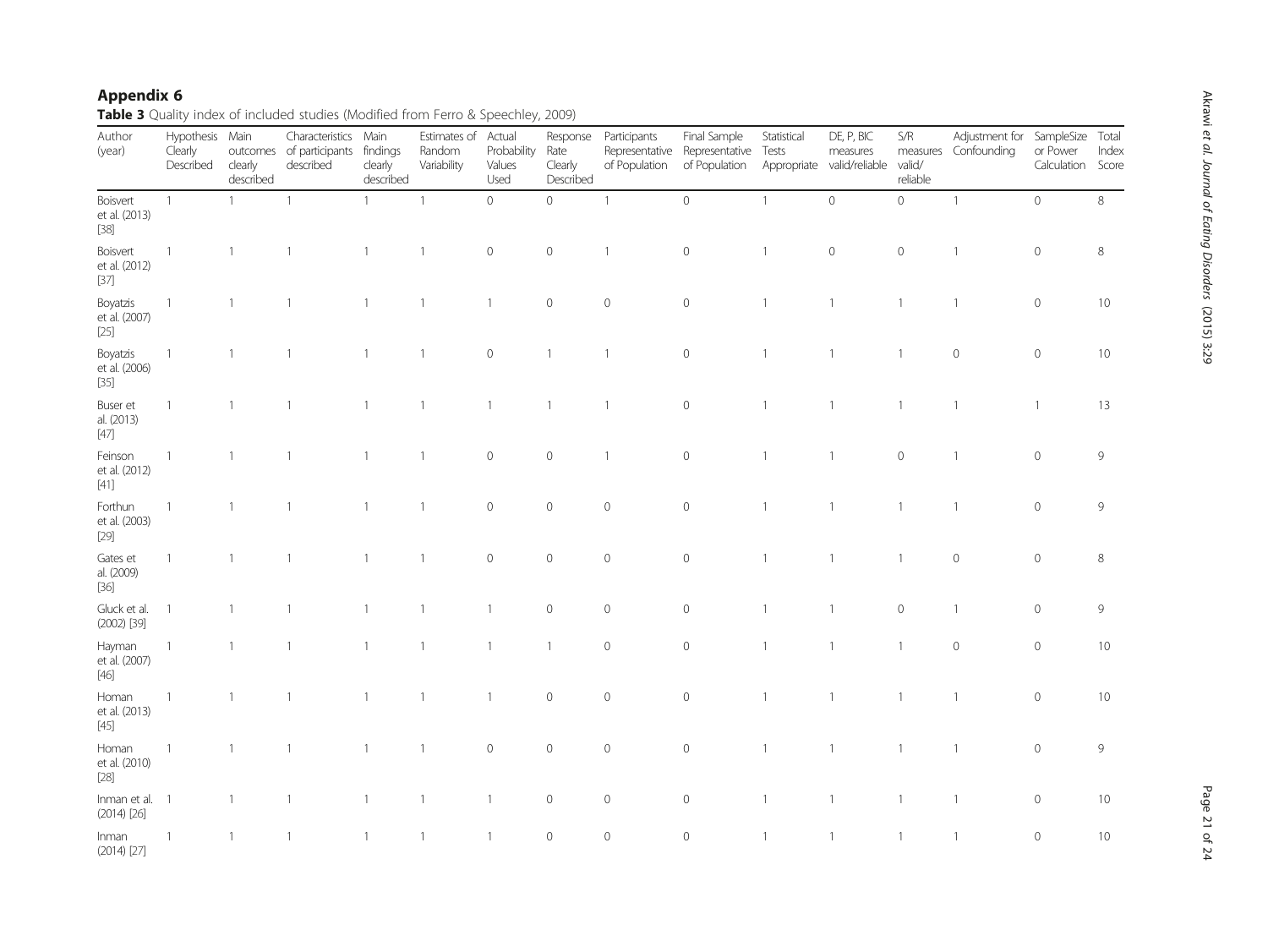| Jacobs-<br>Pilipski et al.<br>$(2005)$ [33]                                                                                                                                                                                                                                        |  |  |              |                | $\circ$     | $\circ$ | $\circ$        |              |                |              | $\circ$        | $\circ$        | 9               |
|------------------------------------------------------------------------------------------------------------------------------------------------------------------------------------------------------------------------------------------------------------------------------------|--|--|--------------|----------------|-------------|---------|----------------|--------------|----------------|--------------|----------------|----------------|-----------------|
| Kim (2006)<br>$[20]$                                                                                                                                                                                                                                                               |  |  | $\mathbf{1}$ | $\circ$        |             |         | $\overline{0}$ | $\mathbf{1}$ | $\overline{1}$ | 1            |                | $\overline{0}$ | 11              |
| Latzer et al.<br>$(2014)$ [43]                                                                                                                                                                                                                                                     |  |  | $\mathbf{1}$ | $\circ$        | $\circ$     | $\circ$ | $\circ$        |              | $\mathbf{1}$   | 1            |                | $\circ$        | 9               |
| Latzer et al.<br>$(2007)$ $[40]$                                                                                                                                                                                                                                                   |  |  | $\mathbf{1}$ | $\circ$        | $\circ$     |         |                |              | $\mathbf{1}$   | $\circ$      |                | $\circ$        | 10 <sup>°</sup> |
| Mahoney<br>et al. (2005)<br>$[31]$                                                                                                                                                                                                                                                 |  |  | $\mathbf{1}$ | $\circ$        | $\mathbf 0$ | $\circ$ | $\mathbf 0$    |              | 1              |              |                | $\circ$        | 9               |
| Pinhas et al.<br>$(2008)$ $[42]$                                                                                                                                                                                                                                                   |  |  | $\mathbf{1}$ | $\overline{1}$ | $\circ$     | $\circ$ | $\circ$        |              | 1              | $\circ$      |                | $\circ$        | 9               |
| Watkins<br>et al. (2006)<br>$[32]$                                                                                                                                                                                                                                                 |  |  | $\mathbf{1}$ |                |             |         | $\circ$        |              | 1              | $\mathbf{1}$ | $\overline{0}$ | $\circ$        | 11              |
| Weinberger-<br>Litman<br>et al. (2008)<br>$[44] \tabcolsep 1pt % \centerline{ % \begin{tabular}{cccc} \includegraphics[width=\textwidth]{figs/fig_4} \end{tabular} } \caption{The 44. \textcolor{red}{\includegraphics[width=\textwidth]{figs/fig_4} \end{tabular}} \label{fig:6}$ |  |  | $\mathbf{1}$ |                | $\mathbf 0$ | $\circ$ | $\mathbf 0$    |              | 1              |              |                | $\overline{0}$ | 10 <sup>°</sup> |

### Table 3 Quality index of included studies (Modified from Ferro & Speechley, 2009) (Continued)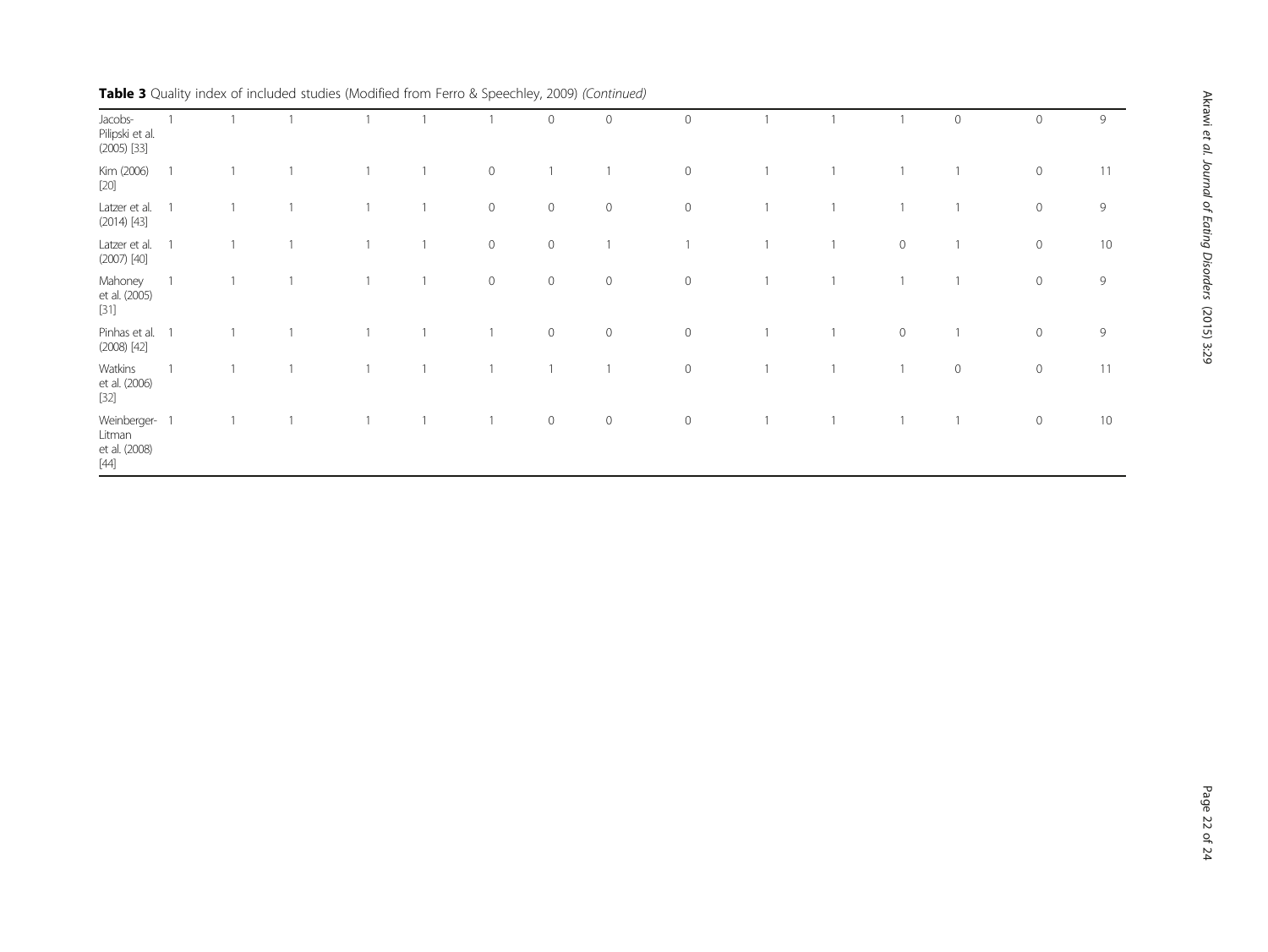#### <span id="page-22-0"></span>Abbreviation

EDI: Eating Disorder Inventory.

#### Competing interests

The authors declare that there are no competing interests.

#### Authors' contributions

RB, UP and ST conceived of the study on the background of previous work published on a similar topic and also provided a general outline for the systematic review. DA then searched the literature, summarised the results, critically appraised the articles and drafted the manuscript. RB helped with the selection of studies and quality appraisal. All authors read, adjusted and approved the final manuscript.

#### Acknowledgements

This work was supported by the School of Medicine, University of Western Sydney, Student Summer Research Scholarship, awarded to DA.

#### Author details

<sup>1</sup>School of Medicine, University of Western Sydney, Campbelltown, NSW, Australia. <sup>2</sup>Discipline of Psychiatry, Sydney Medical School- Northern, St Leonards, NSW, Australia. <sup>3</sup>Department of English, University of Sydney, Sydney, NSW, Australia. <sup>4</sup>Clinical Psychology Unit, School of Psychology, University of Sydney, Sydney, NSW, Australia. <sup>5</sup>Blacktown/Mt Druitt Clinical School, Blacktown Hospital, Sydney, NSW 2148, Australia.

#### Received: 23 February 2015 Accepted: 16 July 2015 Published online: 15 August 2015

#### References

- 1. Cachelin FM, Regan PC. Prevalence and correlates of chronic dieting in a multi-ethnic U.S. community sample. Eat Weight Disord. 2006;11:91–9.
- 2. Fairburn CG, Harrison PJ. Eating disorders. Lancet. 2003;361:407–16.
- Ellison CG. Religious involvement and subjective well-being. J Health Soc Behav. 1991;32:80–99.
- 4. Hill PC, Pargament KI. Advances in the conceptualization and measurement of religion and spirituality. Implications for physical and mental health research. Am Psychol. 2003;58:64–74.
- 5. Mickley JR, Carson V, Soeken KL. Religion and adult mental health: state of the science in nursing. Issues Ment Health Nurs. 1995;16:345.
- 6. Miller WR, Thoresen CE. Spirituality, religion, and health: an emerging research field. Am Psychol. 2003;58:24.
- 7. Powell LH, Shahabi L, Thoresen CE. Religion and spirituality. Linkages to physical health. Am Psychol. 2003;58:36–52.
- 8. Seeman TE, Dubin LF, Seeman M. Religiosity/spirituality and health. A critical review of the evidence for biological pathways. Am Psychol. 2003;58:53–63.
- 9. Bonelli RM, Koenig HG. Mental Disorders, Religion and Spirituality 1990 to 2010: A Systematic Evidence-Based Review. J Relig Health. 2013;52:657–73.
- 10. Koenig HG. Religion, Spirituality, and Health: The Research and Clinical Implications. ISRN Psychiatry. 2012. doi:[10.5402/2012/278730.](http://dx.doi.org/10.5402/2012/278730)
- 11. Dancyger IF, Garfinkel PE. The relationship of partial syndrome eating disorders to anorexia nervosa and bulimia nervosa. Psychol Med. 1995;25:1019–25.
- 12. Gleaves DH, Lowe MR, Green BA, Cororve MB, Williams TL. Do anorexia and bulimia nervosa occur on a continuum? A taxometric analysis. Behav Ther. 2000;31:195–219.
- 13. Mintz LB, Betz NE. Prevalence and correlates of eating disordered behaviors among undergraduate women. J Couns Psychol. 1988;35:463–71.
- 14. Stice E, Killen JD, Hayward C, Taylor CB. Support for the continuity hypothesis of bulimic pathology. J Consult Clin Psychol. 1998;66:787–90.
- 15. Fredrickson BL, Roberts T-A. Objectification Theory. Psychol Women Quart. 1997;21:173–206.
- 16. Kotler LA, Cohen P, Davies M, Pine DS, Walsh BT. Longitudinal relationships between childhood, adolescent, and adult eating disorders. J Am Acad Child Adolesc Psychiatry. 2001;40:1434–40.
- 17. Treasure J, Claudino AM, Zucker N. Eating disorders. Lancet. 2010;375:583–93.
- 18. Koenig HG, King DE, Carson VB. Handbook of Religion and Health. 2nd ed. New York: Oxford University Press; 2012. p. 45–6.
- 19. Avant SK, Warburton LA, Margolin A. Spiritual and religious support in recovery from addiction among HIV-positive injection drug users. J Psychoactive Drugs. 2001;33:39–45.
- 20. Kim KH-C. Religion, body satisfaction and dieting. Appetite. 2006;46:285–96.
- 21. Bemporad JR. Self-starvation through the ages: Reflections on the pre-history of anorexia nervosa. Int J Eat Disord. 1996;19(3):217–37.
- 22. Boyatzis CJ, Quinlan KB. Women's Body Image, Disordered Eating, And Religion: A Critical Review Of The Literature. Res Soc Sci Stud Relig. 2008;19:183–208.
- 23. Ferro MA, Speechley KN. Depressive symptoms among mothers of children with epilepsy: a review of prevalence, associated factors, and impact on children. Epilepsia. 2009;50:2344–54.
- 24. Becker G, Xander C, Blum H, Lutterbach J, Momm F, Gysels M, et al. Do religious or spiritual beliefs influence bereavement? A systematic review. Palliat Med. 2007;21:207–17.
- 25. Boyatzis CJ, Kline S, Backof S. Experimental Evidence that Theistic-Religious Body Affirmations Improve Women's Body Image. J Sci Study Relig. 2007;46:553–64.
- 26. Inman M, Iceberg E, McKeel L. Do Religious Affirmations, Religious Commitments, or General Commitments Mitigate the Negative Effects of Exposure to Thin Ideals? J Sci Study Relig. 2014;53:38–55.
- 27. Inman M. The Effects of Religious-Body Affirmations and Religious Commitment on Men's Body Esteem. Psycholog Relig Spiritual. 2014;6:330–7.
- 28. Homan KJ, Boyatzis CJ. The Protective Role of Attachment to God Against Eating Disorder Risk Factors: Concurrent and Prospective Evidence. Eat Disord. 2010;18:239–58.
- 29. Forthun LF, Pidcock BW, Fischer JL. Religiousness and disordered eating: does religiousness modify family risk? Eat Behav. 2003;4:7–26.
- 30. Allport G, Ross J. Personal religious orientation and prejudice. J Pers Soc Psychol. 1967;5(4):432–43.
- 31. Mahoney A, Carels RA, Pargament KI, Wachholtz A, Leeper LA, Kaplar M, et al. The Sanctification of the Body and Behavioral Health Patterns of College Students. Int J Psychol Relig. 2005;15:221–38.
- 32. Watkins JA, Christie C, Chally P. Relationship between spiritual wellbeing and binge eating in college females. Eat Weight Disord. 2006;11:51–6.
- 33. Jacobs-Pilipski MJ, Winzelberg A, Wilfley DE, Bryson SW, Taylor CB. Spirituality among young women at risk for eating disorders. Eat Behav. 2005;6:293–300.
- 34. Buser JK. Stress, spiritual coping, and bulimia: feeling punished by God/ Higher power. J Ment Health Couns. 2013;35:154.
- 35. Boyatzis CJ, McConnell KM. Quest Orientation in Young Women: Age Trends During Emerging Adulthood and Relations to Body Image and Disordered Eating. Int J Psychol Relig. 2006;16:197–207.
- 36. Gates K, Pritchard M. The relationships among religious affiliation, religious angst, and disordered eating. Eat Weight Disord. 2009;14:11–5.
- 37. Boisvert JA, Harrell WA. Ethnicity and spirituality as risk factors for eating disorder symptomatology in men. Int J Mens Health. 2012;11:36.
- 38. Boisvert JA, Harrell WA. The impact of spirituality on eating disorder symptomatology in ethnically diverse Canadian women. Int J Soc Psychiatry. 2013;59:729–38.
- 39. Gluck ME, Geliebter A. Body image and eating behaviors in Orthodox and Secular Jewish women. J Gend Specif Med. 2002;5:19–24.
- 40. Latzer Y, Tzischinsky O, Gefen S. Level of religiosity and disordered eating psychopathology among modern-orthodox Jewish adolescent girls in Israel. Int J Adolesc Med Health. 2007;19:511–21.
- 41. Feinson MC, Meir A. Disordered eating and religious observance: A focus on ultra-orthodox Jews in an adult community study. Int J Eat Disord. 2012;45:101–9.
- 42. Pinhas L, Heinmaa M, Bryden P, Bradley S, Toner B. Disordered eating in Jewish adolescent girls. Can J Psychiatry. 2008;53:601.
- 43. Latzer Y, Weinberger-Litman S, Gerson B, Rosch A, Mischel R, Hinden T, et al. Negative Religious Coping Predicts Disordered Eating Pathology Among Orthodox Jewish Adolescent Girls. J Relig Health. 2014. doi[:10.1007/s10943-014-9927-y.](http://dx.doi.org/10.1007/s10943-014-9927-y)
- 44. Weinberger-Litman SL, Rabin LA, Fogel J, Mensinger JL. The influence of religious orientation and spiritual well-being on body dissatisfaction and disordered eating in a sample of Jewish women. Int J Child Adolesc health. 2008;1:373–87.